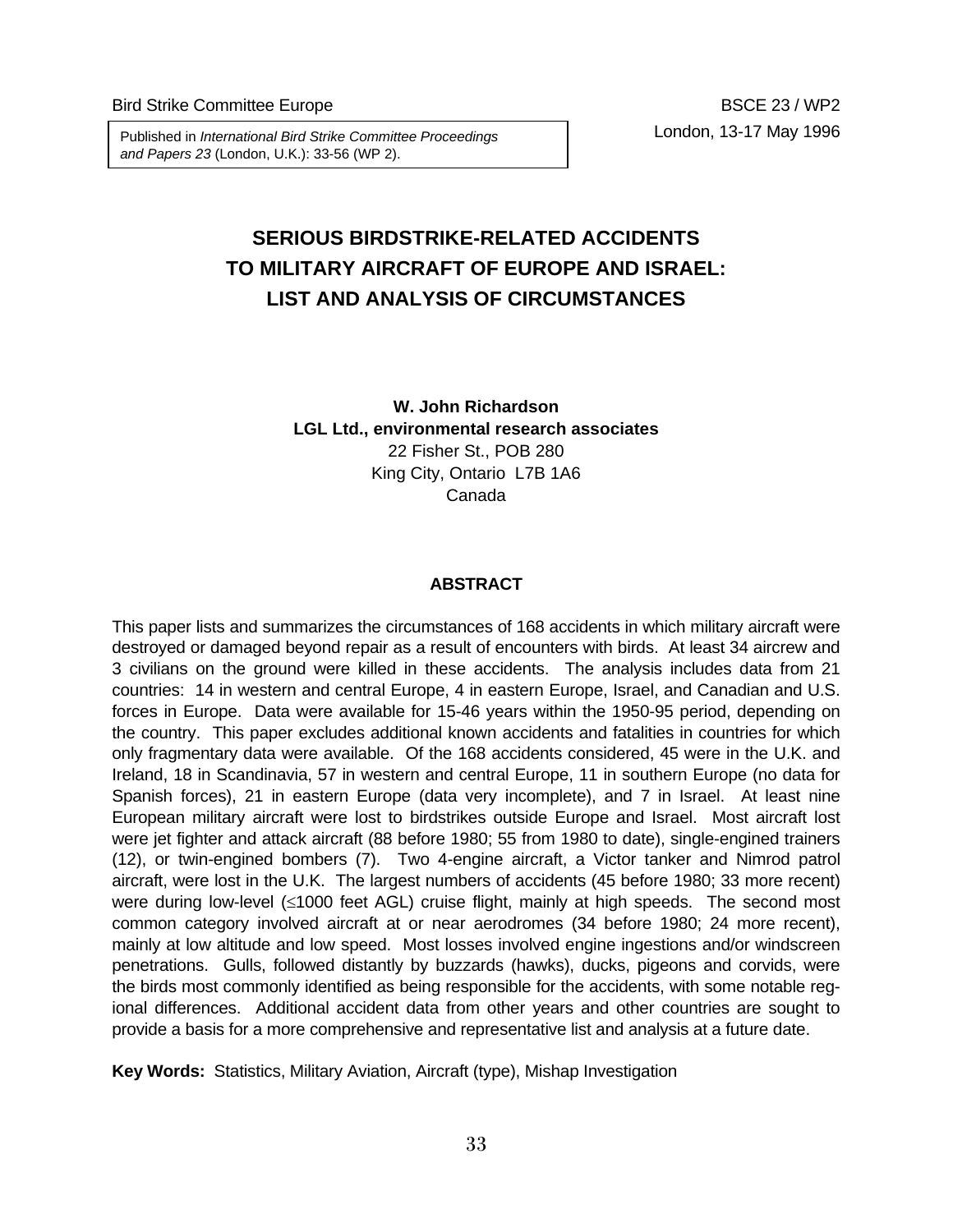## **1. INTRODUCTION**

Many military aircraft have crashed because of birdstrikes, and many aircrew have been killed. Buurma (1984) estimated that, in the early 1980s, West European military forces may have lost up to 10 jet fighters per year due to birdstrikes. Until recently there had been little attempt to report compiled multinational information about total numbers and circumstances of these accidents. At the 1994 BSCE meeting, I presented a preliminary list of 131 accidents in which military aircraft of 10 countries were destroyed and/or aircrew were killed (Richardson 1994). That list included at least partial data from seven European countries. It listed 69 serious bird-related accidents in Europe, plus 32 in the U.S.A., 9 in Canada, 5 elsewhere, and 16 at unknown locations.

Many more data on European birdstrike accidents have been compiled since 1994. Most of this information was provided by persons who attended the 1994 BSCE meeting, by various military flight safety offices, and (for the U.K.) by other compilers of military accident data. I thank all the individuals and agencies listed below under ACKNOWLEDGEMENTS and APPENDIX 1—Data Sources, without whose help this paper would have been impossible.

This paper includes 15-46 years' data from all major western and central European air forces except Spain. For some countries, data are also available from the navy and army air arms. In addition, some accident data are now available from four eastern European air forces: Hungary and the former East Germany, Czechoslovakia, and USSR (USSR data very incomplete). Also included are recently-released accident data from Israel plus Canadian and U.S. losses in Europe. Overall, these data include 152 military aircraft lost in Europe, 7 in Israel, 9 European aircraft lost outside the region, and at least 37 fatalities (see APPENDIX 2).

An analysis of the circumstances of serious accidents caused by birds is relevant in identifying the most hazardous situations. Analyses of serious accidents should use data from as many years and countries as possible to provide an adequate statistical basis. However, many factors vary among countries, and operations and equipment change across years. "Pooled" data must, therefore, be interpreted cautiously.

**It is hoped that this paper will stimulate release of information about other bird-related accidents in Europe and elsewhere, and about the circumstances of incompletely-documented cases listed in APPENDIX 2.** 

## **2. DATA SOURCES AND PROCEDURES**

This paper considers accidents from 1950 to date. It is based largely on accident data received from or corroborated by the flight safety offices of the countries concerned (APPENDIX 1). However, for most countries data are lacking or incomplete up to 1955-80, depending on the country (Table 1). In all cases, one must allow for the inevitable incompleteness of records, and for large differences in investigation and reporting standards among countries and years. For some countries with large air forces, the only known bird-related accidents are recent, suggesting that earlier records may be incomplete. For the former USSR, 10 known accidents are included, but these undoubtedly are only a small minority of the actual number.

"Serious accidents" are defined as those in which  $\blacktriangleright$  a military aircraft was destroyed or damaged beyond economical repair as a result of colliding with birds (164 accidents) or while attempting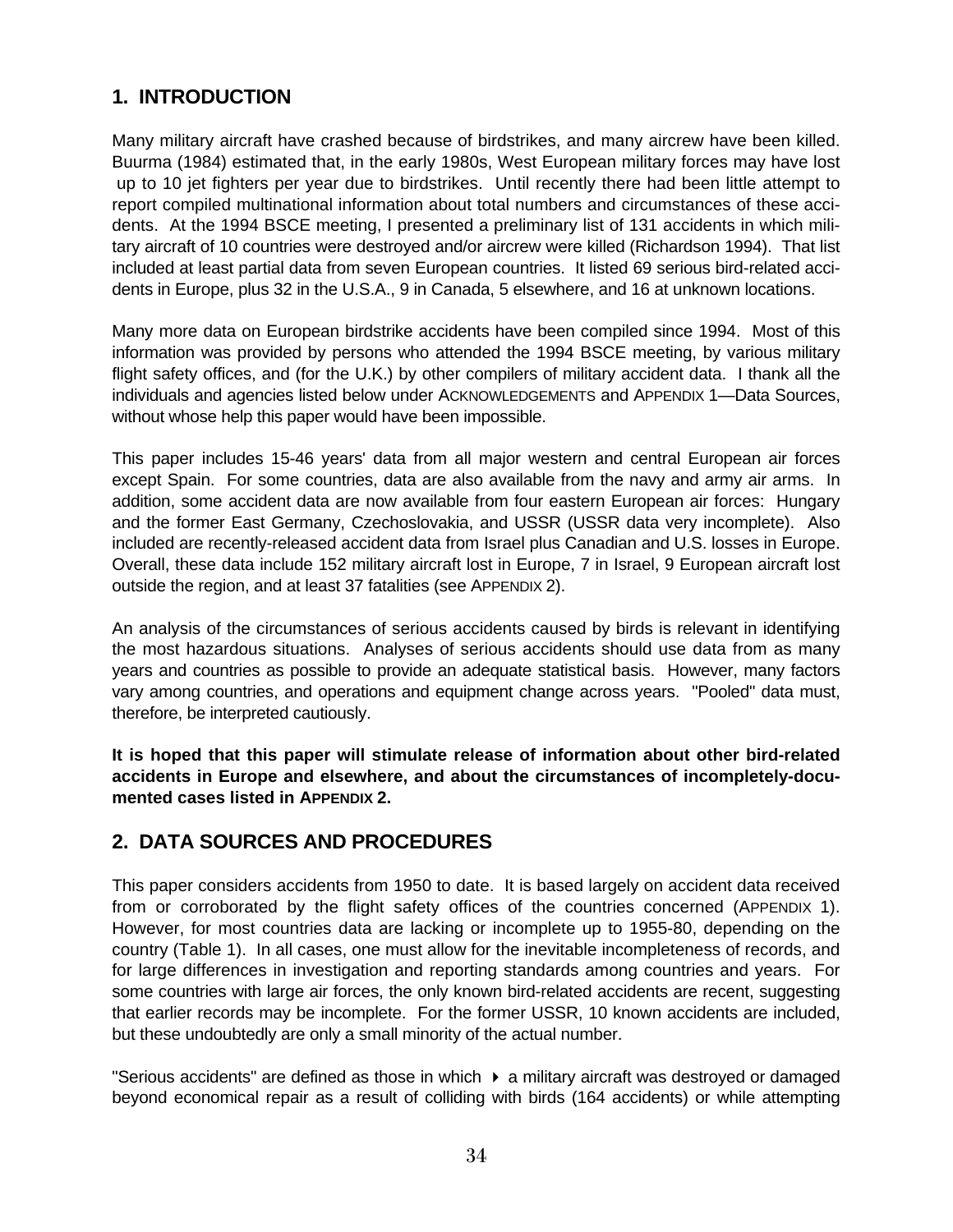to avoid birds (4 accidents), or  $\triangleright$  there were human fatalities. In Europe and Israel, all known fatalities from birdstrikes also involved loss of the aircraft.

This paper includes known cases of aircraft "damaged beyond repair" (dbr) but not totally destroyed. For most countries, most or all listed accidents involved unequivocal destruction of the aircraft. However, for the U.K., especially before 1980, there are many known "dbr" cases (see APPENDIX 2). These aircraft were retired from military flying after being damaged by birdstrikes. Nowadays, aircraft with similar damage would often be repaired, given the higher costs and longer lifetimes of modern military aircraft. The "aircraft losses to birdstrike" data in Tables 1-10 do not distinguish "dbr" aircraft from aircraft totally destroyed. There probably were additional "dbr" birdstrikes in countries for which records of such occurrences are less readily traceable than in the U.K.

APPENDIX 1 documents, by country of aircraft ownership, the sources used to compile the accident data that are listed in APPENDIX 2 and analyzed below.

## **3. FREQUENCY OF SERIOUS ACCIDENTS**

## **3.1 Aircraft Losses**

At least partial data were available from 6 countries in the 1950s and 16 in the 1960s. Well over 19 military aircraft were lost to birdstrikes in Europe in the 1950s, and well over 33 in the 1960s (Table 1). For the 1970s and thereafter, data were available from 20-21 countries. Military aircraft losses for Europe and Israel were 49+ in the 1970s, 48+ in the 1980s, and 18+ in the 1990s to date (Table 1). It is emphasized that data are incomplete for some countries, especially for the earlier years. Also, official data on losses of aircraft from Spain are lacking, and data are lacking or incomplete for most eastern European countries.

Loss rates (aircraft/year) seem to have declined in recent years for some countries: Germany, Sweden, U.K. and Canadian Forces in Europe. Factors responsible are outside the scope of this review, but include changes in fleet sizes, flying hours, and aircraft types (e.g. retirement of F-104 in Germany and Canada). These apparent patterns must be treated cautiously because of differences among years and countries in investigation and reporting practices.

## **3.2 Fatalities**

Subject to the same data limitations, there were at least 37 fatalities: at least 2 in the 1950s, 6+ in the 1960s, 12+ in the 1970s, 12+ in the 1980s (including three civilians on the ground), 4+ in the 1990s to date, and 1 in an unknown decade (Table 2). The worst known bird-related accidents for Europe and Israel since 1950 involved a Belgian F-104 lost in Germany in 1980, probably due to a birdstrike, with 3 civilian fatalities; and an East German Mi-8 helicopter lost to a bird ingestion in 1975 (3F). This excludes the Royal Navy Sea King helicopter lost on 19 May 1982 near the Falklands (21 or 22F), for which the cause is officially listed as "not positively determined" (Cdr R.P. Seymour, RN FSAIC, pers. comm., Jan 1996). There were at least 6 European and Israeli accidents with two aircrew fatalities and 19+ with one fatality. Overall, there were at least 27 accidents with 1-3 fatalities and 126 accidents with no fatalities. In the other 15 cases (14 pre-1980) I do not know whether there were fatalities.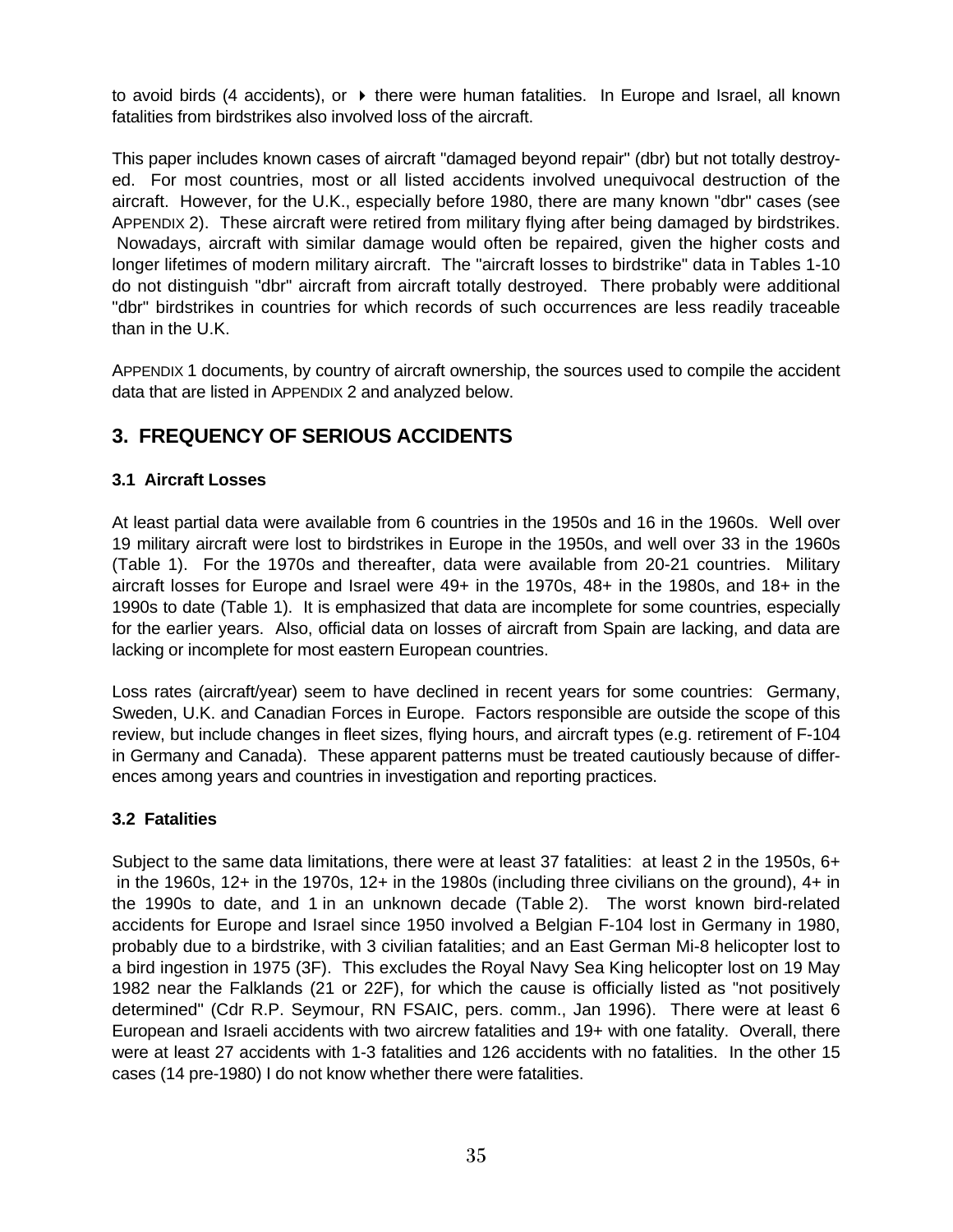| Country of                     | Serv-            | Years                   |                    | Number of Aircraft Lost by Decade |                 |                 |                  |                  |
|--------------------------------|------------------|-------------------------|--------------------|-----------------------------------|-----------------|-----------------|------------------|------------------|
| Origin                         | ice(s)           | with Data               | 1950s              | 1960s                             | 1970s           | 1980s           | 1990s            | <b>Totals</b>    |
| <b>Western European Forces</b> |                  |                         |                    |                                   |                 |                 |                  |                  |
| Austria                        | AF               | $57^b - 95$             | $\mathbf 0$        | $\mathbf 0$                       | $\mathbf 0$     | $\pmb{0}$       | $\boldsymbol{0}$ | $\boldsymbol{0}$ |
| Belgium                        | <b>AF</b>        | 60-95                   | $\ddot{ }$         | $\mathbf 0$                       | 1               | 3               | 0                | 4                |
| Denmark                        | all              | 50-95                   | $\mathbf 0$        | $\mathbf 0$                       | $\mathbf 0$     | $\overline{0}$  | 0                | 0                |
| Finland                        | AF               | 81-95                   | $\ddot{\text{ }2}$ | $\ddot{\phantom{0}}$              | $\tilde{?}$     | $\mathbf 0$     | $\mathbf 0$      | $\mathbf 0$      |
| France                         | AF               | 75-Jan96                | $\ddot{?}$         | $\ddot{\phantom{0}}$              | $0+$            | $\overline{0}$  | $5^{\circ}$      | $\mathbf 5$      |
|                                | Navy             | 60-Jan96                | ?                  | $\overline{0}$                    | $\mathbf 0$     | $\overline{0}$  | $\overline{2}$   | $\overline{2}$   |
| Germany (W)                    | <b>AF</b>        | 62-95                   | ?                  | $4+$                              | 6               | 4               | $\mathbf 0$      | 14               |
|                                | Navy             | 62-95                   | ?                  | $1+$                              | $6\phantom{1}6$ | $\overline{2}$  | $\boldsymbol{0}$ | 9                |
| Greece                         | AF               | 65-94                   | $\ddot{?}$         | $0+$                              | 1               | $\mathbf 0$     | 1                | $\overline{2}$   |
| Italy                          | AF               | 61-94                   | $\overline{?}$     | $0+$                              | $\mathbf 0$     | $\overline{2}$  | 1                | 3                |
| Netherlands                    | all              | 56-95                   | $2+$               | 3                                 | $\overline{2}$  | $\overline{2}$  | 1                | 10               |
| Norway                         | AF               | 56-95                   | $0+$               | $\overline{0}$                    | 1               | 1 <sup>d</sup>  | 1                | 3                |
| Portugal                       | AF               | 75-95                   | $\tilde{?}$        | $\tilde{?}$                       | $0+$            | 1               | 1                | $\overline{2}$   |
| Sweden                         | AF               | 65-95                   | $\tilde{?}$        | $2+e$                             | $\overline{7}$  | 0               | $\mathbf 0$      | 9                |
| Switzerland                    | <b>AF</b>        | $≤74-95$                | $\overline{?}$     | $\overline{?}$                    | $1+$            | 0               | 1                | $\overline{2}$   |
| United Kingdom                 | RAF <sup>f</sup> | 50-94                   | 14 <sup>c</sup>    | 10 <sup>c</sup>                   | 11              | 13 <sup>9</sup> | $\overline{2}$   | $50^{\rm f}$     |
|                                | RNavy            | 58-95                   | $2 + 9$            | $\mathbf{1}$                      | $\mathbf 0$     | $3+^h$          | $\mathbf 0$      | 6                |
|                                | Army             | 64-95                   | $\overline{?}$     | $2^{i}$                           | $\overline{0}$  | $\overline{1}$  | $\mathbf{1}$     | $\overline{2}$   |
| <b>Subtotal</b>                |                  |                         | 18                 | 21                                | 36              | 32              | 16               | 123              |
| <b>Eastern European Forces</b> |                  |                         |                    |                                   |                 |                 |                  |                  |
| Czech.+Slov. Rep. AF           |                  | Incomplete <sup>j</sup> | ?                  | $1+$                              | $0+$            | $1+$            | $0+$             | $2+$             |
| East Germany                   | AF               | 67-88                   | $\overline{?}$     | $2+$ <sup>k</sup>                 | 5               | 3               | 4                | 10               |
| Hungary                        | AF               | 60-95                   | $\overline{?}$     | 0                                 | $\overline{0}$  | $\mathbf{1}$    | 0                | 1                |
| former USSR                    | AF               | Incomplete <sup>j</sup> | 1                  | $\overline{3}$                    | $\overline{1}$  | $\overline{3}$  | $\mathbf{1}$     | $10 + m$         |
| <b>Subtotal</b>                |                  |                         | 1                  | $6\phantom{a}$                    | $6\phantom{a}$  | 8               | $\mathbf{1}$     | $23+^m$          |
| <b>Other Forces</b>            |                  |                         |                    |                                   |                 |                 |                  |                  |
| Israel                         | AF               | 72-95                   | ?                  | $\overline{?}$                    | $4+$            | $\overline{2}$  | 1                | $\overline{7}$   |
| Canada (in Eur.)               | all              | 64-95                   | $\ddot{?}$         | $6+$                              | 1               | 1               | $\pmb{0}$        | 8                |
| U.S.A. (in Eur.)               | all              | $73^n - 95$             | ?                  | $\overline{?}$                    | $2+$            | $5^{\circ}$     | 0                | $\overline{7}$   |
| <b>Totals</b>                  |                  |                         | 19                 | 33                                | 49              | 48              | 18               | $168^m$          |

TABLE 1. Minimum numbers of military aircraft of Europe and Israel lost to birds, 1950 to date<sup>a</sup>. Includes 9 European aircraft lost outside Europe and Israel (see  $\degree$ ,  $\degree$ , m), plus 8 Canadian and 7 U.S. aircraft lost in Europe. Includes aircraft destroyed and damaged beyond economical repair.

a <sup>a</sup> Includes 2 RAF and 2 British Army aircraft lost while avoiding birds or (one case) simulated birds.

There was no Austrian military flying in 1950-56.

c Two of these accidents were outside Europe and Israel.

d Excludes RNorAF F-16 loss on 5 Jul 1988 (fatal; possible birdstrike).

Some further SwedAF crashes before 1967 were probably due to birds (T. Alerstam pers. comm.).

Of the early RAF losses, many were "damaged beyond repair", not totally destroyed (see APPENDIX 2).

<sup>g</sup> One of these accidents was outside Europe and Israel.

h Excludes RN Sea King helicopter loss on 19 May 1982 (fatal; circumstances not positively determined) and RN Hunter birdstrike on 19 Aug 1982 (possibly damaged beyond repair).

Excludes British Army Sioux helicopter lost on 6 Dec 1966 (fatal; reports of cause differ).

**Data from former Czechoslovakia and especially USSR are incomplete.**<br>K One Feet Cerman loss listed for 1960s may bave been in early 1970s.

<sup>k</sup> One East German loss listed for 1960s may have been in early 1970s.

l East Germany combined with Germany (W) after 1980s.

 $<sup>m</sup>$  Row totals include one USSR accident (outside Europe, in Soviet Asia) during an unknown decade.</sup>

Not known whether any of fifteen 1966-72 USAF accidents listed in Richardson (1994) were in Europe.<br><sup>o</sup> One U.S. Army writeoff in Europe in 1984 is included: no other U.S. Army records available.

One U.S. Army writeoff in Europe in 1984 is included; no other U.S. Army records available.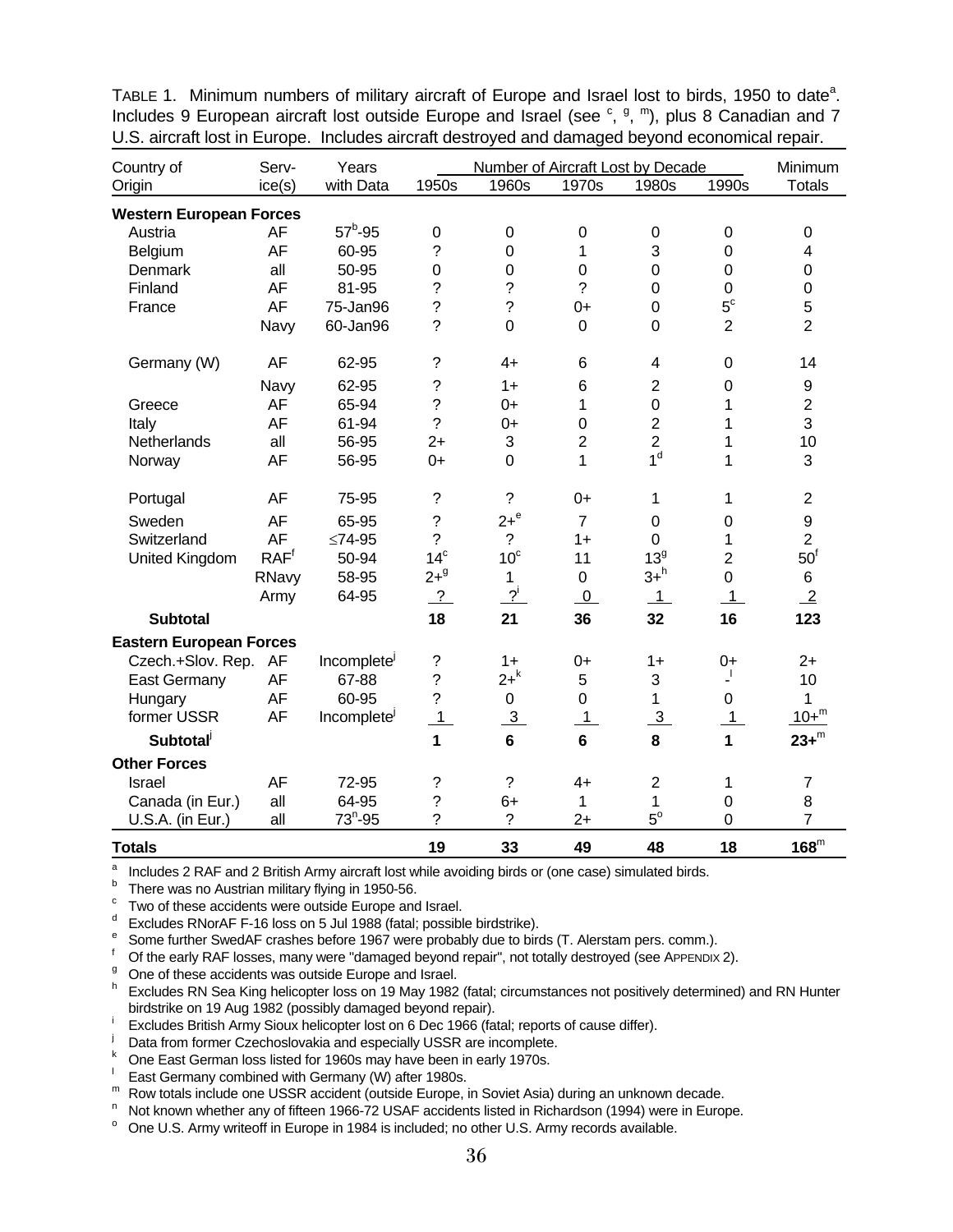TABLE 2. Minimum numbers of human fatalities attributable to birdstrikes and bird avoidance during military aircraft operations of Europe and Israel, 1950 to date<sup>a,b</sup>. Includes 1 Soviet fatality in Asia and 3 U.S. fatalities in Europe. No known bird-related fatalities for aircraft of Austria, Denmark, Finland, France, Germany (W), Greece, Italy, Switzerland, or Canadian forces in Europe.

| Country of                     | Serv-      | Years                   |                            |          | Number of Fatalities by Decade |                |                | Minimum                 |  |
|--------------------------------|------------|-------------------------|----------------------------|----------|--------------------------------|----------------|----------------|-------------------------|--|
| Origin                         | ice(s)     | with Data               | 1950s                      | 1960s    | 1970s                          | 1980s          | 1990s          | <b>Totals</b>           |  |
| <b>Western European Forces</b> |            |                         |                            |          |                                |                |                |                         |  |
| Belgium                        | AF         | 60-95                   | ?                          | 0        | 0                              | $3^a$          | 0              | $3^a$                   |  |
| <b>Netherlands</b>             | all        | 56-95                   | $0+$                       | 0        |                                |                | 0              | $\overline{2}$          |  |
| Norway                         | AF         | 56-95                   | $0+$                       | $\Omega$ | 1                              | 0 <sup>c</sup> | 0              |                         |  |
| Portugal                       | AF         | 75-95                   | ?                          | ?        | $0+$                           | 0              |                |                         |  |
| Sweden                         | AF         | 65-95                   | ?                          | $0+$     | 5                              | 0              | 0              | 5                       |  |
| United Kingdom <sup>c</sup>    | <b>RAF</b> | 50-94                   | $2+$                       | $2+$     | 0                              | 3              | 0              | 7+                      |  |
|                                | Army       | 64-95                   | <u>?</u>                   | $2^c$    | $\overline{0}$                 | $\overline{0}$ |                | $\overline{\mathbf{1}}$ |  |
| <b>Subtotal</b>                |            |                         | $2+$                       | $2+$     | $7+$                           | $7+$           | $2+$           | $20+$                   |  |
| <b>Eastern European Forces</b> |            |                         |                            |          |                                |                |                |                         |  |
| Czech.+Slov. Rep.              | AF         | Incomplete <sup>d</sup> | ?                          | $1+$     | ?                              | $0+$           | ?              | $1+$                    |  |
| Germany (E)                    | AF         | 67-88                   | ?                          | $1 + e$  | 4                              |                |                | 6                       |  |
| Hungary                        | AF         | 60-95                   | ?                          | $\Omega$ | $\Omega$                       |                | 0              |                         |  |
| former USSR                    | AF         | Incomplete <sup>d</sup> | $\ddot{\phantom{0}}$       | $2+$     | $\overline{?}$                 | $\frac{2}{ }$  |                | $3 +$ <sup>T</sup>      |  |
| Subtotal <sup>d</sup>          |            |                         | $\boldsymbol{\mathcal{P}}$ | 4        | 4                              | $\mathbf{2}$   | $\bf{0}$       | $11 +$ <sup>f</sup>     |  |
| <b>Other Forces</b>            |            |                         |                            |          |                                |                |                |                         |  |
| Israel                         | AF         | 72-95                   | ?                          | ?        | $1+$                           | 0              | $\overline{c}$ | 3                       |  |
| U.S.A. (in Eur.)               | all        | $73^9 - 95$             | ?                          | ?        | $0+$                           | 3              | $\Omega$       | 3                       |  |
| <b>Totals</b>                  |            |                         | $\mathbf{2}$               | 6        | 12                             | 12             | 4              | $37^{\mathrm{f}}$       |  |

a Includes 3 civilian ground fatalities during a BelgAF crash probably caused by birds. b

Includes 1 British Army fatality attributable to a bird avoidance manoeuvre.

Excludes RNorAF (1F), U.K. Navy (21-22F), U.K. Army (2F) accidents mentioned footnotes to Table 1.

 $d$  Data from former Czechoslovakia and especially USSR are incomplete.

<sup>e</sup> One East German fatality listed for 1960s may have been in early 1970s.

f Row totals include one USSR fatality (outside Europe, in Soviet Asia) during an unknown decade.

<sup>g</sup> Not known whether any of the 1962-1972 USAF accidents listed in Richardson (1994) were in Europe.

The crew ejected in a high proportion of the serious accidents, and most ejections were successful (APPENDIX 2). Unsuccessful ejections were often at low altitude. An increasing proportion of in-service military aircraft are capable of successful ejections down to low or zero altitude and airspeed, so the success of ejections might be expected to increase. However, some pilots continue to be killed by birds penetrating windscreens. Also, a significant proportion of the fatalities involved aircraft without ejection seats, e.g. the Mi-8 helicopter in 1975 (3F), RAF Nimrod patrol aircraft in 1980 (2F), and British Army Lynx helicopter that hit terrain while avoiding birds in 1991 (1F). The worst confirmed losses to birds for non-European military aircraft have also involved aircraft with no ejection seats (USAF E-3 in 1995, 24F, Gresch 1996) or an insufficient number of ejection seats (B-1B in 1987, 3F, Greeley 1988).

This paper does not tabulate injuries, as explained in Richardson (1994). Some birdstrikes to European military aircraft have caused serious injuries, with or without loss of aircraft. In one case three ground personnel were injured by detonating ordnance (SwedAF, 1 Sep 1977).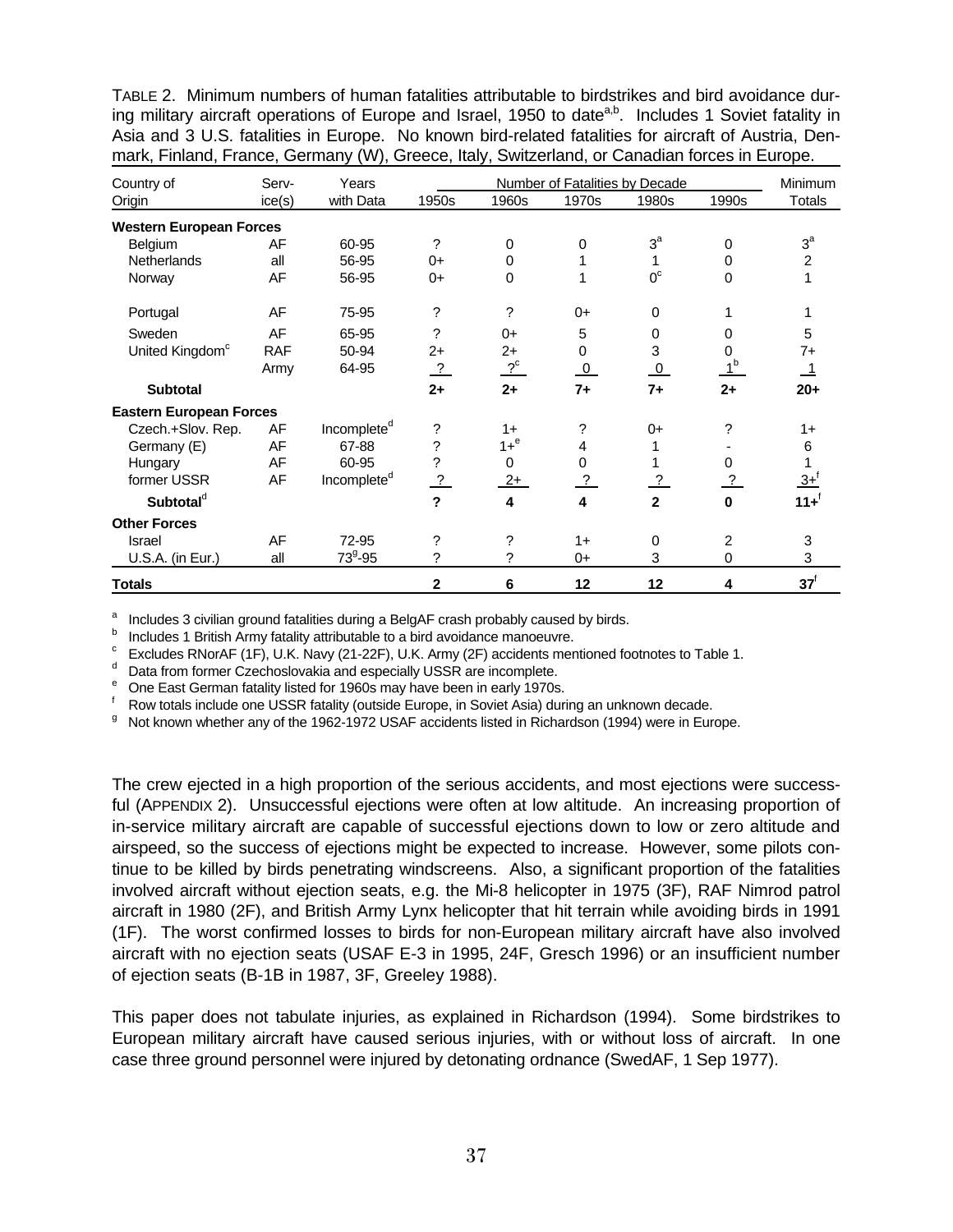## **4. CIRCUMSTANCES OF SERIOUS ACCIDENTS**

## **4.1 Geographic Distribution**

Some birdstrike-related accidents have occurred outside the borders of the operating country. Losses outside the home country included 2 Belgian, 2 French, 7 West German, 4 Netherlands, and 18 British aircraft (Table 3, APPENDIX 2). Eight of 17 known Canadian losses to birdstrikes since 1964 were in Europe, and at least seven U.S. aircraft have been lost to birdstrikes in Europe since 1973. Four of 10 known losses of former USSR aircraft were outside the European part of the USSR, in France (1), East Germany (2), and Asia (1). Nine of the 168 known losses tabulated were outside Europe and Israel, including two French aircraft in Chad; British losses in Aden (2), Hong Kong (2), Nigeria (1) and the Falklands (1+); and the Soviet aircraft in Asia.

European countries where the most known birdstrike accidents have occurred are Germany and the U.K.: 34 losses in West Germany since 1962 plus 11-12 in East Germany since 1967; 43 losses in the U.K. since 1950. Military aircraft from at least six countries have been lost to birdstrikes in West Germany (Table 3). Other countries with numerous losses include France (12+ aircraft from five countries), Sweden (9+ aircraft), Netherlands (7) and Israel (7). Although the Danish armed forces do not know of any losses of their aircraft to birdstrikes, at least six foreign military aircraft have crashed after birdstrikes in or near Denmark (Table 3).

Changes in the distribution of accidents are presumably occurring because of recent changes in the deployment of military forces. Also, the apparent distribution of bird-related accidents obviously depends on the completeness of records. Losses are no doubt more seriously underestimated in some countries than in others. Losses in Spain are underestimated because official Spanish data have not been obtained. Data on losses in eastern Europe (including the USSR) are very incomplete. Unofficial reports of birdstrike accidents in Albania, Poland and Romania are excluded from this paper pending corroboration.

## **4.2 Monthly Distribution**

Serious bird-related accidents have occurred at all times of year, but numbers of accidents have been notably lower in winter—December, January and February—than in other months (Table 4). Both for Europe as a whole and for most regions within Europe, there has been no strong tendency for more accidents in spring and/or fall than in summer. However, in the U.K., birdstrike accidents have been especially common in November.

## **4.3 Types of Aircraft**

Most military aircraft involved in serious bird-related accidents have been single-engine fighter or attack aircraft (121 of 167 known types, or 72.5%), most being flown by one pilot (Table 5). In addition, 12 of the losses (7%) were single-engine trainers. Twin-engine fighter and attack aircraft accounted for 21 accidents (13%). Other twin-engine fixed-wing aircraft, mainly Canberra and Il-28 light bombers, accounted for 8 losses (5%). Other losses consisted of three helicopters, two 4-engine aircraft, and one Soviet fighter of unstated type.

The circumstances of the helicopter and 4-engine losses are of special interest, in part because of their infrequency.  $\triangleright$  An East German Mi-8 helicopter was lost in 1975 after ingesting a bird into a turboshaft engine.  $\rightarrow$  Two British Army helicopters were reportedly lost upon striking wires or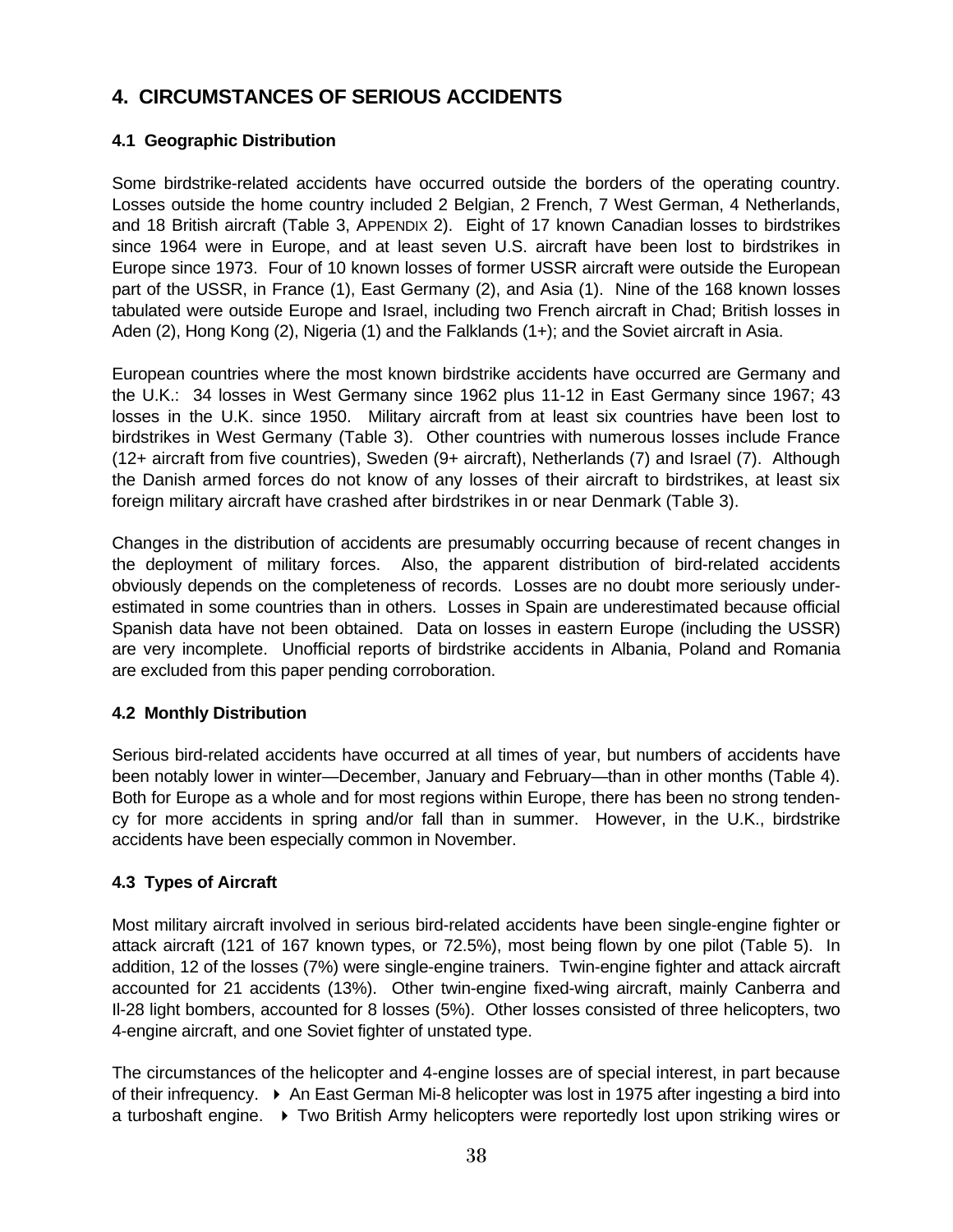TABLE 3. Geographic distribution of serious accidents (writeoffs and/or fatalities) attributed to birds, considering military aircraft of Europe and Israel plus 8 Canadian and 7 U.S. aircraft lost in Europe, 1950 to date. Tables 1 and 2 show the specific years when data for each country were available. No known losses of aircraft from Austria, Denmark or Finland. "x+y" shows numbers of accidents before 1980  $(x)$  and from 1980 to date  $(y)$ .

|                                |           | Number of Aircraft Lost in Various Countries |                |                |            |         |                |         |                 |                         |                         |                         |         |         |         |              |              |         |                         |                    |
|--------------------------------|-----------|----------------------------------------------|----------------|----------------|------------|---------|----------------|---------|-----------------|-------------------------|-------------------------|-------------------------|---------|---------|---------|--------------|--------------|---------|-------------------------|--------------------|
|                                |           |                                              |                |                |            |         |                |         | Neth-           |                         | Por-                    |                         |         | Swit-   |         | <b>Total</b> | All          |         |                         | Min-               |
| Country of                     | Serv-     |                                              | Bel- Den- Fr-  |                | West       | Gr-     | Ire-           |         | er-             | Nor-                    | tu-                     | Sp-                     | Swe-    | zer-    |         | West. East.  |              | ls-     | Else-                   | imum               |
| Origin                         | ice(s)    |                                              |                | gium mark ance | Germ. eece |         | land           |         | Italy lands way |                         | gal                     | ain <sup>a</sup>        | den     | land    | UK      | Eur.         | Eur.         |         |                         | rael where Totals  |
| <b>Western European Forces</b> |           |                                              |                |                |            |         |                |         |                 |                         |                         |                         |         |         |         |              |              |         |                         |                    |
| Belgium                        | AF        | $0+2$                                        |                |                | $1 + 1$    |         |                |         |                 |                         |                         |                         |         |         |         | $1 + 3$      |              |         |                         | $1 + 3$            |
| France                         | AF,N      | ۰                                            | $\overline{a}$ | $0 + 5$        |            |         |                |         |                 |                         |                         |                         |         |         |         | $0 + 5$      |              |         | $0 + 2$                 | $0 + 7$            |
| Germany (W)                    | AF,N      | ۰.                                           | $2 + 2$        | $1 + 1$        | $14 + 2$   |         |                | $0 + 1$ |                 |                         |                         |                         |         |         |         | $17 + 6$     |              |         |                         | $17 + 6$           |
| Greece                         | AF        |                                              |                |                |            | $1 + 1$ |                |         |                 |                         |                         |                         |         |         |         | $1 + 1$      |              |         |                         | $1 + 1$            |
| Italy                          | <b>AF</b> |                                              |                |                |            |         | $\blacksquare$ | $0 + 3$ |                 |                         |                         |                         |         |         |         | $0 + 3$      |              |         |                         | $0 + 3$            |
| Netherlands                    | all       |                                              |                |                | $3 + 1$    |         |                |         | $4 + 2$         |                         |                         |                         |         |         |         | $7 + 3$      |              |         |                         | $7 + 3$            |
| Norway                         | AF        |                                              |                |                |            |         |                |         |                 | $1 + 2$                 |                         |                         |         |         |         | $1 + 2$      |              |         |                         | $1 + 2$            |
| Portugal                       | <b>AF</b> |                                              |                |                |            |         |                |         |                 |                         | $0 + 2$                 |                         |         |         |         | $0 + 2$      |              |         |                         | $0 + 2$            |
| Sweden                         | <b>AF</b> |                                              |                |                |            |         |                |         |                 |                         |                         |                         | $9 + 0$ |         |         | $9 + 0$      |              |         |                         | $9 + 0$            |
| Switzerland                    | AF        |                                              |                |                |            |         |                |         |                 |                         |                         |                         |         | $1 + 1$ |         | $1 + 1$      |              |         |                         | $1 + 1$            |
| <b>United Kingdom</b>          | AF,N,Ar   |                                              | $1 + 0$        | $1+0$          | $7 + 0$    |         | $0+2$          |         | $1+0$           |                         |                         |                         |         |         | $23+17$ | $33 + 19$    |              |         | $5 + 1$                 | $38 + 20$          |
| <b>Subtotal</b>                |           | $0+$                                         | $3+$           | $2+$           | $25+$      | $1+$    | $0+$           | $0+$    | $5+$            | $1+$                    | $0+$                    | $\mathsf{L}^\mathsf{a}$ | $9+$    | $1+$    | $23+$   | $70+$        |              |         | $5+$                    | $75+$              |
|                                |           | $\overline{\mathbf{2}}$                      | $\mathbf 2$    | 6              | 4          | 1       | $\overline{2}$ | 4       | $\overline{2}$  | $\overline{\mathbf{2}}$ | $\overline{\mathbf{2}}$ |                         | 0       | 1       | 17      | 45           |              |         | 3                       | 48                 |
| <b>Other Forces</b>            |           |                                              |                |                |            |         |                |         |                 |                         |                         |                         |         |         |         |              |              |         |                         |                    |
| Czech+Slov., E. Germ.,         |           |                                              |                |                |            |         |                |         |                 |                         |                         |                         |         |         |         |              |              |         |                         |                    |
| Hung., USSR                    | AF        |                                              |                | $0 + 1$        |            |         |                |         |                 |                         |                         |                         |         |         |         | $0 + 1$      | $13 + 8^{b}$ |         | $1+0$                   | $14 + 9$           |
| <b>Israel</b>                  | <b>AF</b> |                                              |                |                |            |         |                |         |                 |                         |                         |                         |         |         |         |              |              | $4 + 3$ |                         | $4 + 3$            |
| Canada                         | all       | -                                            | $1+0$          | $3 + 0$        | $3 + 1$    |         |                |         |                 |                         |                         |                         |         |         |         | $7 + 1$      |              |         | c                       | $7+1$ <sup>c</sup> |
| U.S.A. <sup>a</sup>            | all       |                                              |                |                | $0+1$      |         |                |         |                 |                         |                         | $0 + 3$                 |         |         | $2 + 1$ | $2 + 5$      |              |         | $\mathsf{L}^\mathsf{C}$ | $2+5^\circ$        |
| Totals <sup>a</sup>            |           | $0+$                                         | 4+             | $5+$           | $28+$      | $1+$    | $0+$           | $0+$    | $5+$            | $1+$                    | $0+$                    | $0 -$                   | $9+$    | $1+$    | $25+$   | 79+          | $13+$        | $4+$    | $6+$                    | $102 +$            |
|                                |           | $\overline{2}$                               | $\overline{2}$ | 7              | 6          | 1       | $\mathbf{2}$   | 4       | $\mathbf{2}$    | $\mathbf 2$             | $\mathbf{2}$            | $3^a$                   | 0       | 1       | 18      | 52           | 8            | 3       | 3                       | 66                 |

<sup>a</sup> Biased by lack of Spanish Air Force data and unknown locations of many pre-1973 USAF accidents.

<sup>b</sup> These E. European accidents were in E. Germany (7+4), Hungary (0+1), former USSR (4+2), and unknown (2+1); data are incomplete.

° Canadian and U.S. military losses outside Europe and Israel are excluded; see Richardson (1994) for those data.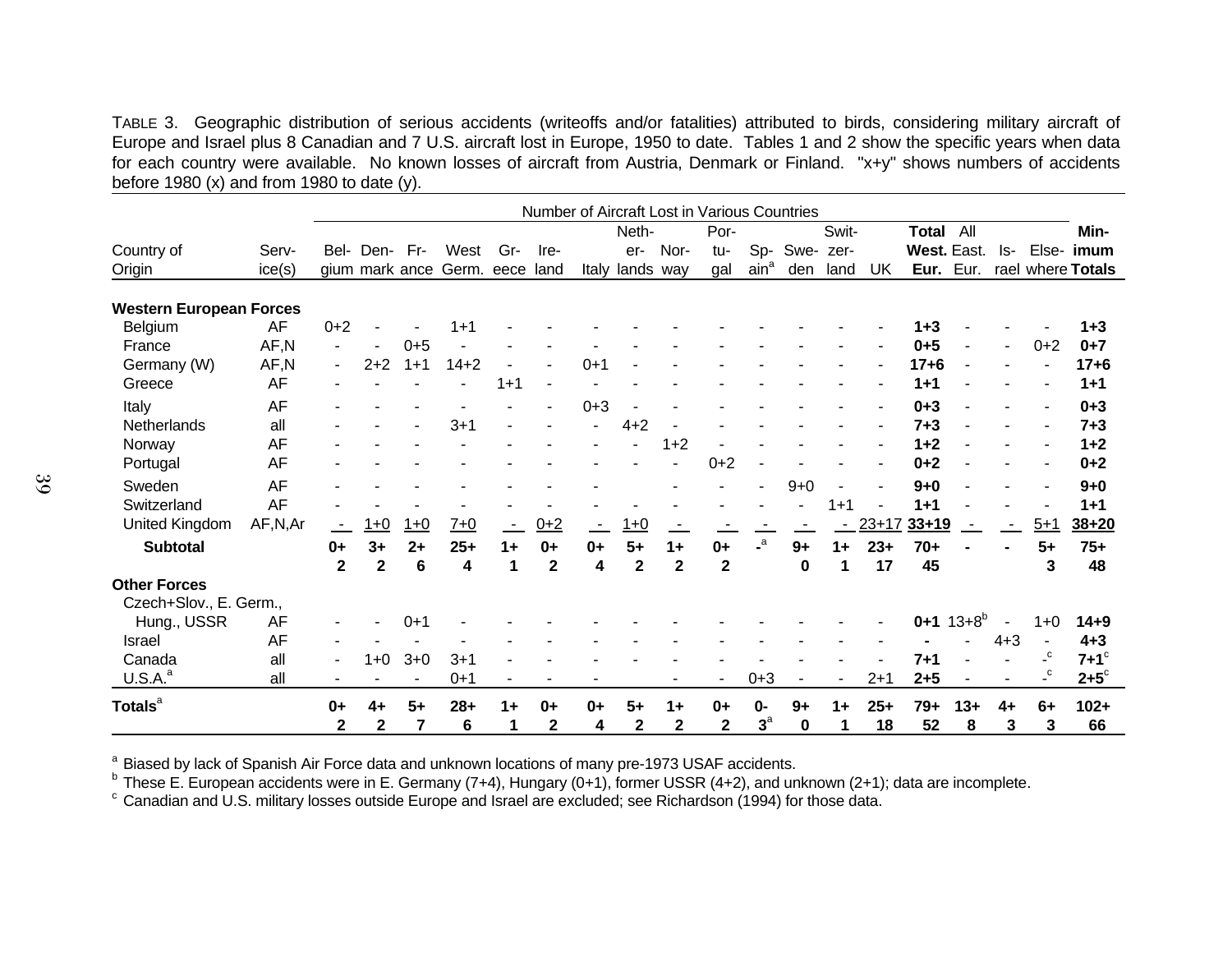|                                 | Number of Aircraft Lost by Geographic Region of Accident |                  |                                           |                     |                                |        |                    |                          |  |  |  |  |
|---------------------------------|----------------------------------------------------------|------------------|-------------------------------------------|---------------------|--------------------------------|--------|--------------------|--------------------------|--|--|--|--|
| <b>Months</b>                   | $UK +$<br>Ireland                                        | Scan-<br>dinavia | West+Cen. Southern<br>Europe <sup>a</sup> | Europe <sup>b</sup> | Eastern<br>Europe <sup>c</sup> | Israel | Other <sup>d</sup> | Minimum<br><b>Totals</b> |  |  |  |  |
| January<br>February<br>March    | $\overline{2}$<br>2<br>2                                 |                  | 2<br>3                                    |                     | 2                              |        |                    | 5<br>8<br>15             |  |  |  |  |
| April<br>May<br>June            | 4<br>2<br>4                                              | 2<br>3<br>2      | 4<br>5<br>3                               | 2<br>3              | 5                              |        |                    | 17<br>14<br>14           |  |  |  |  |
| July<br>August<br>September     | 3<br>2                                                   | 3<br>2           | 8<br>8<br>6                               |                     | 3                              |        |                    | 14<br>18<br>15           |  |  |  |  |
| October<br>November<br>December | 5<br>11                                                  | 2                | 6<br>3<br>2                               | 2<br>2              | 3                              | 2      |                    | 21<br>19<br>4            |  |  |  |  |
| Unknown                         |                                                          |                  |                                           |                     | 3                              |        |                    | 4                        |  |  |  |  |
| Totals                          | 45                                                       | 18               | 57                                        | 11                  | 21                             |        | 9                  | 168                      |  |  |  |  |

TABLE 4. Monthly distribution of serious accidents (writeoffs and/or fatalities) attributed to birds, by geographic region, considering military aircraft of Europe and Israel plus 8 Canadian and 7 U.S. aircraft lost in Europe, 1950 to date.

<sup>a</sup> West & Central Europe: accidents in France, Belgium, Netherlands, W. Germany, and Switzerland.<br>**b** Southern Europe: accidents in Pertugal, Spein, Italy, and Creese.

**b** Southern Europe: accidents in Portugal, Spain, Italy, and Greece.

<sup>c</sup> Eastern Europe: accidents in Czech & Slovak Rep., Hungary, E. Germany, former USSR west of Urals.

 $<sup>d</sup>$  Other: Russian Asia (1), Aden (2), Chad (2), Nigeria (1), Falklands (1), Hong Kong (2).</sup>

TABLE 5. Types of aircraft involved in serious accidents (writeoffs and/or fatalities) attributed to birds, considering military aircraft of Europe and Israel plus 8 Canadian and 7 U.S. aircraft lost in Europe, 1950 to date. Includes 9 European aircraft lost outside Europe (see footnotes). "x+y" shows numbers of accidents before 1980 (x) and from 1980 to date (y).

| Type of                              |          |                    | <b>Number of Aircraft Lost</b> |          |         |               |  |  |  |
|--------------------------------------|----------|--------------------|--------------------------------|----------|---------|---------------|--|--|--|
| Aircraft                             |          | 1-engine           | 2-engine                       | 4-engine | Unknown | <b>Totals</b> |  |  |  |
| Turbine-powered Fixed-wing           |          |                    |                                |          |         |               |  |  |  |
| Fighter & Attack <sup>d</sup> Crew 1 |          | $68^{a}+32^{b}$    | $3+5^\circ$                    |          | $1+0$   | $72 + 37$     |  |  |  |
|                                      | Crew 2   | $7 + 9$            | $4^\circ + 8$                  |          |         | $11+17$       |  |  |  |
|                                      | Crew?    | $4 + 1$            | $1 + 0$                        |          |         | $5 + 1$       |  |  |  |
|                                      | Subtotal | $79+42$            | $8 + 13$                       |          | $1 + 0$ | 88+55         |  |  |  |
| Trainer <sup>e</sup>                 |          | $5 + 6$            |                                |          |         | $5 + 6$       |  |  |  |
| Bomber, Patrol, Tanker               |          |                    | $7^\circ + 0$                  | $1 + 1$  |         | $8 + 1$       |  |  |  |
| Other (RV-1D)                        |          |                    | $0+1$                          |          |         | $0 + 1$       |  |  |  |
| Piston-engined Fixed-wing            |          | $0+1$ <sup>f</sup> |                                |          |         | $0+1$         |  |  |  |
| Helicopter                           |          | $0^9 + 1$          | $1 + 1^9$                      |          |         | $1+2$         |  |  |  |
| <b>Totals</b>                        |          | $84 + 50$          | $16 + 15$                      | $1 + 1$  | $1+0$   | $102 + 66$    |  |  |  |

<sup>a,b,c</sup> Four (<sup>a</sup>), two (<sup>b</sup>) or one (<sup>c</sup>) of these accidents were outside Europe and Israel.<br>declined the produce 3 sect training verients of high performance gireraft.

Includes 2-seat training variants of high-performance aircraft.

 $A$  few of these were 2-seat trainer aircraft flown by a crew of one.<br> $A = BAE$  which are not out of control and crashed when avoiding "simulation"

RAF Bulldog went out of control and crashed when avoiding "simulated" birds, 29 Sep 1986.

<sup>g</sup> Excludes British helicopter lost in uncertain circumstances (see footnotes <sup>h,i</sup> to Table 1).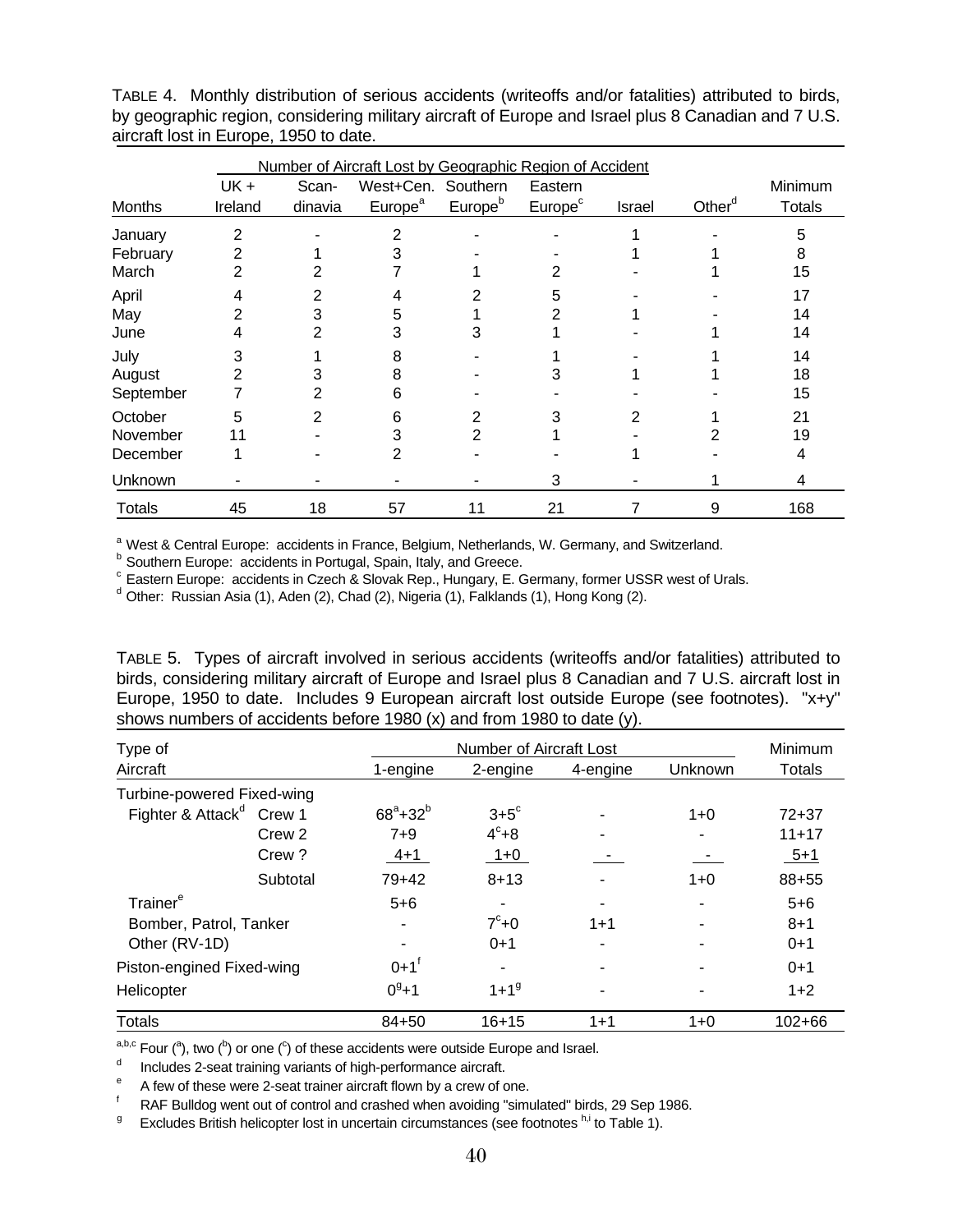the ground while avoiding birds.  $\triangleright$  An RAF Victor 4-engine tanker was lost in 1976 after multiple gull strikes when takeoff was aborted above decision speed; in retrospect, it was concluded that the birdstrike caused little damage and the aircraft could have taken off.  $\rightarrow$  A Nimrod 4-engine patrol aircraft was lost in 1980 because of multiple gull strikes immediately after takeoff, with effective failure of three engines (Oliver 1990:68-70). (Another 4-engine aircraft was lost in the U.K. before 1950: in 1944, an RCAF Halifax bomber was destroyed in a crash landing after the only fully-qualified pilot was disabled by a bird penetrating the windscreen.) The rarity of serious bird-related accidents to helicopters and 4-engine aircraft is noteworthy. However, when major damage occurs, the risk is high: ejection seats are often absent, and the number of personnel aboard is often large.

All except five of the 167 losses of known aircraft types involved turbojet- or turbofan-powered fixed-wing aircraft (APPENDIX 2). The exceptions were the three turboshaft-powered helicopters, a small turboprop, and a piston-engine trainer.  $\rightarrow$  The one turboprop, a U.S. Army RV-1D Mohawk, was lost in Germany when a multiple birdstrike just after takeoff caused both engines to lose power. No turboprop military aircraft are known to have been lost to birdstrikes in Australia, Canada or the U.S.A. (Richardson 1994), but several civil turboprops, mainly 2- and 4-engine, have crashed (Thorpe, this volume).  $\triangleright$  The one piston-engine aircraft loss in APPENDIX 2 was a special case: an RAF Bulldog trainer crashed when the student pilot lost control at low altitude after being told to manoeuvre around simulated birds (MoD 1988).

### **4.4 Phases of Flight**

Of the 148 accidents for which phase of flight is known, 90 or 61% happened during cruise or weapons range flight, i.e. not closely associated with an airport. Most of these serious en-route birdstrikes (78 of 90) were at low-level (≤1000 ft AGL; Table 6). En-route birdstrikes accounted for similar proportions of the losses of single and twin-engine aircraft (63 vs. 57%).

Conversely, 58 (39%) of the 148 bird-related accidents during known phases of flight were on or near airfields during takeoff, climb, approach, touch and go landings, overshoots, or flight demonstrations. Of these serious accidents near aerodromes, the majority were during takeoff and climbout (Table 6). The two known accidents to European 4-engine aircraft since 1950 were during or immediately after takeoff. In this paper, aircraft are considered to be on climbout from the moment they leave the ground, and on approach until they reach the runway.

#### **4.5 Altitudes and Speeds**

Consistent with the above, 103 (72%) of 143 bird-related accidents at known altitudes involved encounters at ≤500 ft AGL (150 m), and 27 more (19%) were at 501-1000 ft (Table 7A). Of these low-altitude strikes, 50 were near aerodromes and 72 were during low-altitude cruise or weaponsrange flights. The highest confirmed-altitude strikes resulting in aircraft loss were eight strikes at 2500-3500 ft (760-1065 m).

Reported speeds during bird encounters that caused aircraft loss ranged from 0 knots for a hovering Mi-8 to 595 knots (1100 km/h); seven of these strikes were at 500-595 kt (APPENDIX 2). Cases at high speeds (>400 knots) were almost all during cruise or weapons-range flights, mainly at low altitude (Table 7B). Cases at medium speeds (201-400 kt) occurred in many circumstances. Most accidents involving strikes at speeds ≤200 knots happened during the takeoff roll or early stages of climb, and most involved either aborted takeoffs with runway overruns or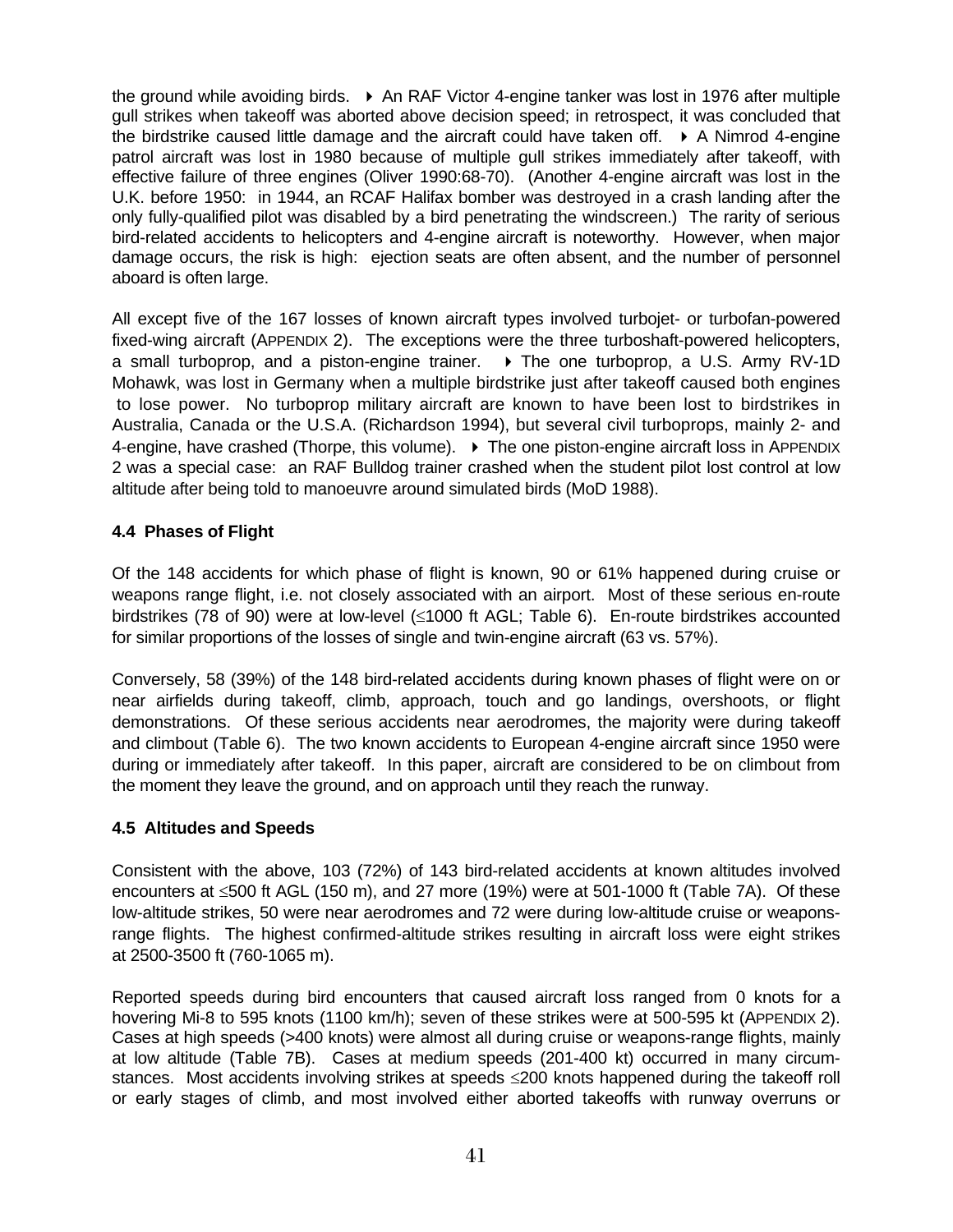| Phase of                    |                   | Number of Aircraft Lost |          |         | Minimum       |  |
|-----------------------------|-------------------|-------------------------|----------|---------|---------------|--|
| Flight                      | 1-engine          | 2-engine                | 4-engine | Unknown | <b>Totals</b> |  |
| Aerodrome                   |                   |                         |          |         |               |  |
| Takeoff                     | $7+2$             | $3^a + 0$               | $1+0$    | ۰       | $11+2$        |  |
| Climb                       | $11+7$            | $1+3^a$                 | $0 + 1$  |         | $12 + 11$     |  |
| Approach                    | $4 + 6$           | $0 + 1$                 | ۰        | 1+0     | $5 + 7$       |  |
| Other <sup>c</sup> /Unknown | $4^a + 2$         | $2+2$                   | $\equiv$ | $\pm$   | $6+4$         |  |
| Subtotal                    | $26 + 17$         | $6 + 6$                 | $1 + 1$  | $1+0$   | $34 + 24$     |  |
| <b>Cruise</b>               |                   |                         |          |         |               |  |
| Cruise-Low <sup>d</sup>     | $38^{a} + 26^{b}$ | $7^a + 7$               |          | ۰       | $45 + 33$     |  |
| Cruise-High <sup>d</sup>    | $5 + 5$           | $0+2$                   |          |         | $5 + 7$       |  |
| Subtotal                    | $43 + 31$         | $7 + 9$                 |          | ٠       | $50+40$       |  |
| <b>Unknown</b>              | $15^b + 2$        | $3 + 0$                 |          | ٠       | $18 + 2$      |  |
| <b>Totals</b>               | 84+50             | $16 + 15$               | $1 + 1$  | $1 + 0$ | $102 + 66$    |  |

TABLE 6. Phase of flight for serious accidents attributed to birds, as in Table 5. "x+y" shows numbers of accidents before 1980 (x) and from 1980 to date (y).

<sup>a,b</sup> One (<sup>a</sup>) or two (<sup>b</sup>) of these accidents were outside Europe and Israel.<br><sup>c</sup> "Other" includes taugh and ge, oversheet, and flight demonstration.

<sup>c</sup> "Other" includes touch and go, overshoot, and flight demonstration. No losses during landing rollout.

d "Low" is ≤1000 ft AGL or described as "low-level". "High" is >1000 ft AGL or described as "high". "Cruise" includes flights on weapons ranges.

|  |  |  | TABLE 7. Aircraft altitude and speed for serious accidents attributed to birds, by phase of flight, |  |  |
|--|--|--|-----------------------------------------------------------------------------------------------------|--|--|
|  |  |  | as in Table 5. "x+y" shows numbers of accidents before 1980 (x) and from 1980 to date (y).          |  |  |

|                         |                             | Number of Aircraft Lost by Phase of Flight <sup>c</sup> |                     |              |                   |
|-------------------------|-----------------------------|---------------------------------------------------------|---------------------|--------------|-------------------|
|                         | At or Near<br>Aerodrome     | Low-alt.<br>Cruise                                      | High-alt.<br>Cruise | Unknown      | Minimum<br>Totals |
| A. Altitude (feet AGL)  |                             |                                                         |                     |              |                   |
| $0 - 500$               | $24^{\circ}$ +20 $^{\circ}$ | $29^{b} + 24^{b}$                                       |                     | $4^a + 2$    | $57+46$           |
| 501-1000                | $4 + 2$                     | $16 + 3$                                                |                     | $2 + 0$      | $22 + 5$          |
| 1001-2000               | $1 + 1$                     |                                                         | $2 + 3$             |              | $3+4$             |
| 2001-4000               | $1+0$                       |                                                         | $1 + 3$             | $1+0$        | $3 + 3$           |
| Unknown-Low             |                             | $0+4$                                                   |                     | $4 + 0$      | $4 + 4$           |
| Unknown-High            |                             |                                                         | $2 + 1$             |              | $2+1$             |
| <b>Unknown</b>          | $4^a + 1$                   | $0 + 2$                                                 |                     | $7^a+0$      | $11+3$            |
| Totals                  | $34 + 24$                   | $45 + 33$                                               | $5 + 7$             | $18 + 2$     | $102 + 66$        |
| <b>B.</b> Speed (knots) |                             |                                                         |                     |              |                   |
| up to 200               | $23^a + 17^a$               | $3 + 1$                                                 | $1 + 0$             | $0 + 2$      | $27 + 20$         |
| $201 - 400$             | $6 + 5$                     | $13^{\circ} + 6$                                        | $0 + 2$             | $2+0$        | $21 + 13$         |
| $401 - 600$             | $0+1$                       | $26^{a}+21^{b}$                                         | $0 + 3$             |              | $26 + 25$         |
| Unknown                 | $5^{\circ}+1$               | $3 + 5$                                                 | $4 + 2$             | $16^{b} + 0$ | $28 + 8$          |
| Totals                  | $34 + 24$                   | $45 + 33$                                               | $5 + 7$             | $18 + 2$     | 102+66            |

<sup>a,b</sup> One (<sup>a</sup>) or two (<sup>b</sup>) of these accidents were outside Europe and Israel.

 $\degree$  Phases of flight categorized as in Table 6.

ejections soon after takeoff. A few cases at ≤200 kt involved helicopters or other low-speed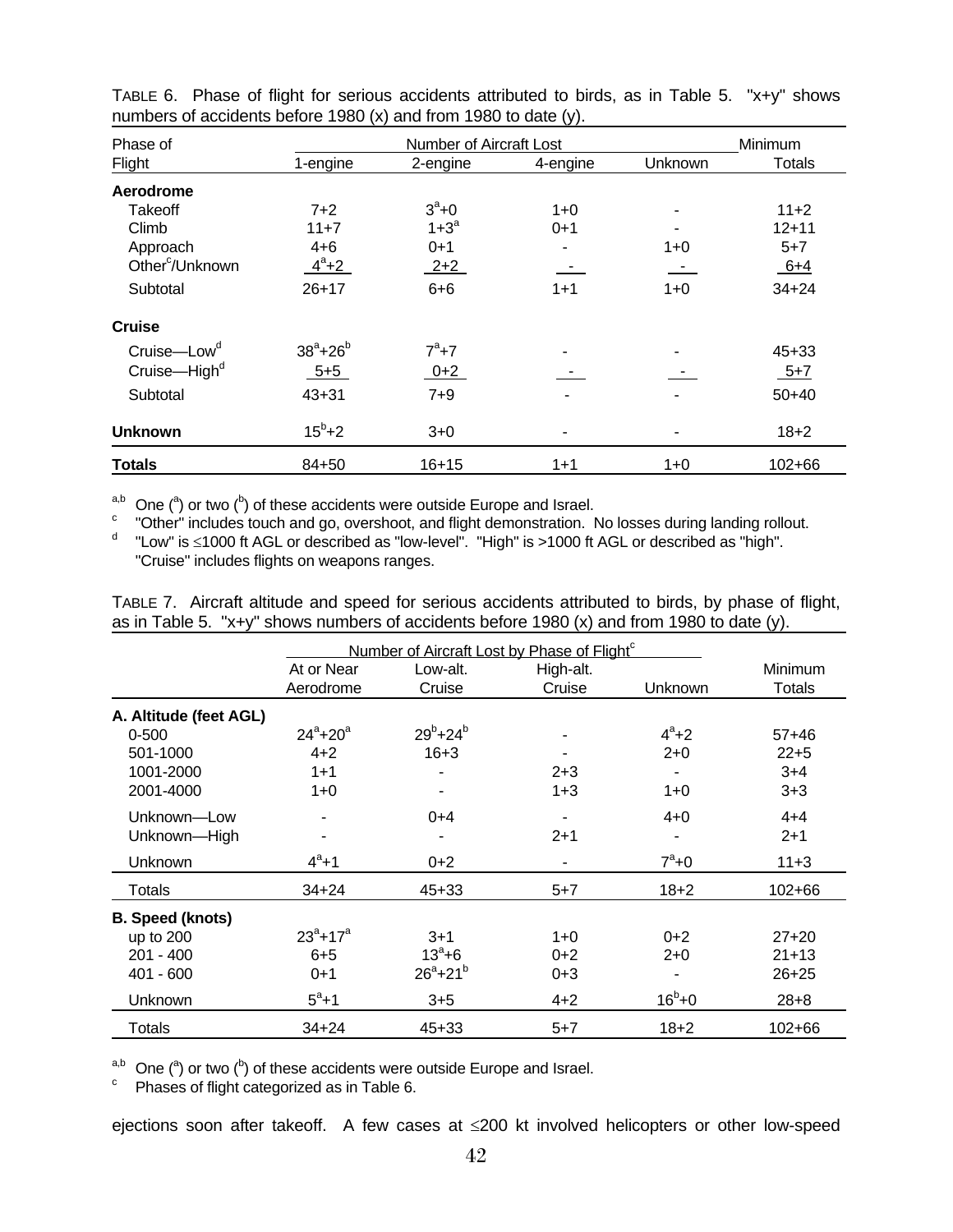aircraft in cruise flight.

Birdstrikes during high-speed low-level cruise caused similar proportions of the bird-related accidents before 1980 (36%) and subsequently (37.5%, unknown altitude and unknown speed cases excluded; Table 7B). Strikes during medium- and high-speed low-level cruise caused 54% of the accidents before 1980 and 48% subsequently.

### **4.6 Parts of Aircraft Hit**

The engine(s) were the most commonly-reported part(s) struck. Of 144 serious accidents in which the part struck was reported, 102 or 71% involved the engine(s), 24 (17%) the windscreen or canopy, and a further 11 (8%) both the engine(s) and windscreen (Table 8). There were only seven serious accidents in which the parts struck were reported not to include either the engines or windscreen. These cases involved strikes on the wing plus air intake (3 cases), intake only (2), wing only (1), and wing+nose+fuselage (1). Four of these seven accidents not involving the engine(s) and windscreen were cases where the aircraft was "damaged beyond repair", not totally destroyed. Some reports of engine ingestions or windscreen strikes mentioned that one or more additional parts were also struck (APPENDIX 2). The actual frequency of multiple-strike cases is undoubtedly higher than reported.

Centrifugal flow turbojets, as used in many early jet aircraft, have been considered more resistant to birdstrikes than axial flow engines. At least 15 aircraft powered by centrifugal flow turbojets were lost to birdstrikes (British Meteor, Vampires, Venom, Sea Hawk; Soviet Il-28, MiG-17; Czechoslovak MiG-15). Parts struck are known for 7 cases. The engine(s) were known to be involved (along with other parts) in only 2 of 7 cases, and one of those aircraft, an RN Sea Hawk, landed safely before being declared "damaged beyond repair".

Windscreen/canopy strikes (and especially penetrations) were much more common during cruise flight than during operations at or near aerodromes. During cruise, windscreen strikes were reported in 28 of 83 cases for which the part struck was reported (Table 8). At least 18 of these involved windscreen penetration, and in at least 4 more cases windscreen shattering or obscuring was a major contributing factor. In contrast, for accidents at and near aerodromes, a windscreen strike was reported in only 3 of 50 cases, and it was a major factor in no more than 1 of 50 cases. Engine ingestions were reported for 61 of 83 losses during cruise (73.5%) but for almost all losses near aerodromes (47 of 50 or 94%).

## **4.7 Types of Birds**

Considering all 168 accidents, the birds responsible for the most accidents were gulls (35 cases), buzzards and hawks (11), ducks (8), pigeons (8), and corvids (6). These totals can be considered relative to the 98 accidents caused by collisions with known types of birds or 168 accidents caused by collisions with (or attempts to avoid) known and unknown types of birds (Table 9). Other groups that each accounted for at least 3-4 accidents were seabirds (Gannet and 2 others), pelicans, herons/egrets/storks, cranes, geese, waders (Lapwings or "plovers" in each case), and vultures. All values are minima because of the many accidents for which bird type is unknown.

*4.7.1 Types Struck by Phase of Flight:* Gulls were the worst problem both near aerodromes and during low-level cruise, but caused only one known accident during cruise above 1000 ft AGL

TABLE 8. Parts of aircraft struck during serious accidents attributed to birds, by phase of flight,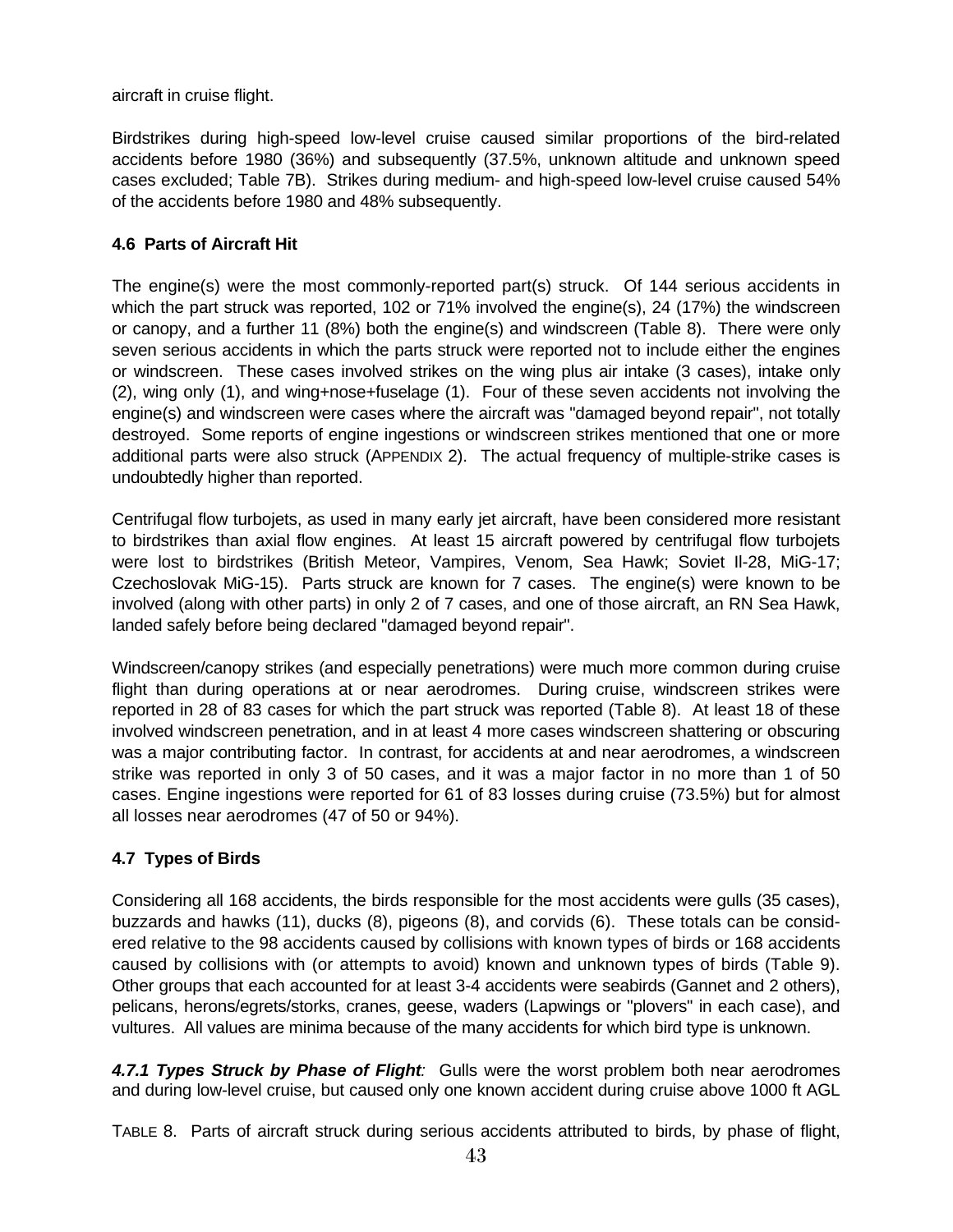|                            | Number of Aircraft Lost by Phase of Flight <sup>c</sup> |                 |           |             |            |
|----------------------------|---------------------------------------------------------|-----------------|-----------|-------------|------------|
| Part of                    | At or Near                                              | Low-alt.        | High-alt. |             | Minimum    |
| Aircraft                   | Aerodrome                                               | Cruise          | Cruise    | Unknown     | Totals     |
| Windscreen <sup>a</sup>    | $1+0$                                                   | $10 + 4^a$      | $1 + 4$   | $4 + 0$     | $16 + 8$   |
| Engine $(s)$ <sup>d</sup>  | $25^{\circ}+20^{\circ}$                                 | $26^{a}+19^{a}$ | $4 + 3$   | $4 + 1$     | $59+43$    |
| Both of Above <sup>d</sup> | $1 + 1$                                                 | $3 + 6$         | ٠         |             | $4 + 7$    |
| Other Parts Only           | $1+1$                                                   | $0 + 3$         |           | $2+0$       | $3+4$      |
| Unknown, Multiple          |                                                         | $1 + 0$         |           |             | $1 + 0$    |
| Unknown                    | $6^a + 0$                                               | $5^{\circ}+0$   |           | $8^{b} + 0$ | $19 + 0$   |
| None (avoided)             | $0+2$                                                   | $0+1$           |           | $0 + 1$     | $0+4$      |
| Totals                     | $34 + 24$                                               | $45+33$         | $5 + 7$   | $18 + 2$    | $102 + 66$ |

as in Table 5. "x+y" shows numbers of accidents before 1980 (x) and from 1980 to date (y).

<sup>a,b</sup> One (<sup>a</sup>) or two (<sup>b</sup>) of these accidents were outside Europe and Israel. <sup>c</sup> Phases of flight as in Table 6.<br>d Some cases involved multiple strikes including parts additional to windscreen and/or engines.

|                                                                                         |  |  |  |  | TABLE 9. Types of birds struck during serious accidents attributed to birds, by phase of flight, as |
|-----------------------------------------------------------------------------------------|--|--|--|--|-----------------------------------------------------------------------------------------------------|
| in Table 5. "x+y" shows numbers of accidents before 1980 (x) and from 1980 to date (y). |  |  |  |  |                                                                                                     |

|                        | Number of Aircraft Lost by Phase of Flight <sup>b</sup> |             |           |            |               |
|------------------------|---------------------------------------------------------|-------------|-----------|------------|---------------|
| Type of                | At or Near                                              | Low-alt.    | High-alt. |            | Minimum       |
| <b>Bird</b>            | Aerodrome                                               | Cruise      | Cruise    | Unknown    | <b>Totals</b> |
| Seabird                |                                                         | $0 + 3^a$   |           |            | $0 + 3$       |
| Pelican                | $1 + 0$                                                 | $2 + 0$     |           |            | $3 + 0$       |
| Heron+Stork            | $0 + 2^a$                                               | $0 + 1$     |           | $1 + 0$    | $1 + 3$       |
| Crane                  |                                                         |             | $0 + 1$   | $2 + 0$    | $2 + 1$       |
| <b>Bustard</b>         |                                                         |             |           | $1 + 0$    | $1 + 0$       |
| Swan                   |                                                         |             |           | $1^a + 0$  | $1 + 0$       |
| Goose                  | $0 + 2$                                                 | $1 + 0$     |           |            | $1+2$         |
| <b>Duck</b>            | $0 + 1$                                                 | $5 + 1$     | $0 + 1$   |            | $5 + 3$       |
| Wader/Shorebird        | $1^\circ + 2$                                           |             |           |            | $1^\circ + 2$ |
| Gull                   | $7 + 6$                                                 | $11^a + 8$  | $1 + 0$   | $2 + 0$    | $21 + 14$     |
| Kite                   | $1^a + 0$                                               |             |           |            | $1 + 0$       |
| Hawk/Buzzard           |                                                         | $4 + 5$     | $1 + 1$   |            | $5 + 6$       |
| Falcon                 | $1 + 0$                                                 |             |           |            | $1 + 0$       |
| Eagle                  |                                                         | $0 + 1$     |           |            | $0 + 1$       |
| Vulture                |                                                         | $1^a + 1$   | $0 + 1$   |            | $1 + 2$       |
| Pigeon/Dove            | $1 + 4$                                                 | $3 + 0$     | ÷,        |            | $4 + 4$       |
| Corvid                 |                                                         | $3 + 0$     | $1 + 1$   | $0 + 1$    | $4 + 2$       |
| Starling               | $1 + 0$                                                 |             |           |            | $1 + 0$       |
| Other landbird (small) | $0 + 1$                                                 |             | $0 + 1$   |            | $0 + 2$       |
| Unknown                | $21^a + 4$                                              | $15+12^{a}$ | $2 + 1$   | $11^a + 0$ | $49 + 17$     |
| None (avoided)         | $0 + 2$                                                 | $0 + 1$     |           | $0 + 1$    | $0 + 4$       |
| <b>Totals</b>          | $34 + 24$                                               | $45 + 33$   | $5 + 7$   | $18 + 2$   | 102+66        |

<sup>a</sup> One of these accidents was outside Europe and Israel. <sup>b</sup> Phases of flight categorized as in Table 6.<br><sup>c</sup> One case involving gulls plus plovers is counted only under gulls.

(Table 9). Similarly pigeons caused accidents both near aerodromes and during low-level cruise.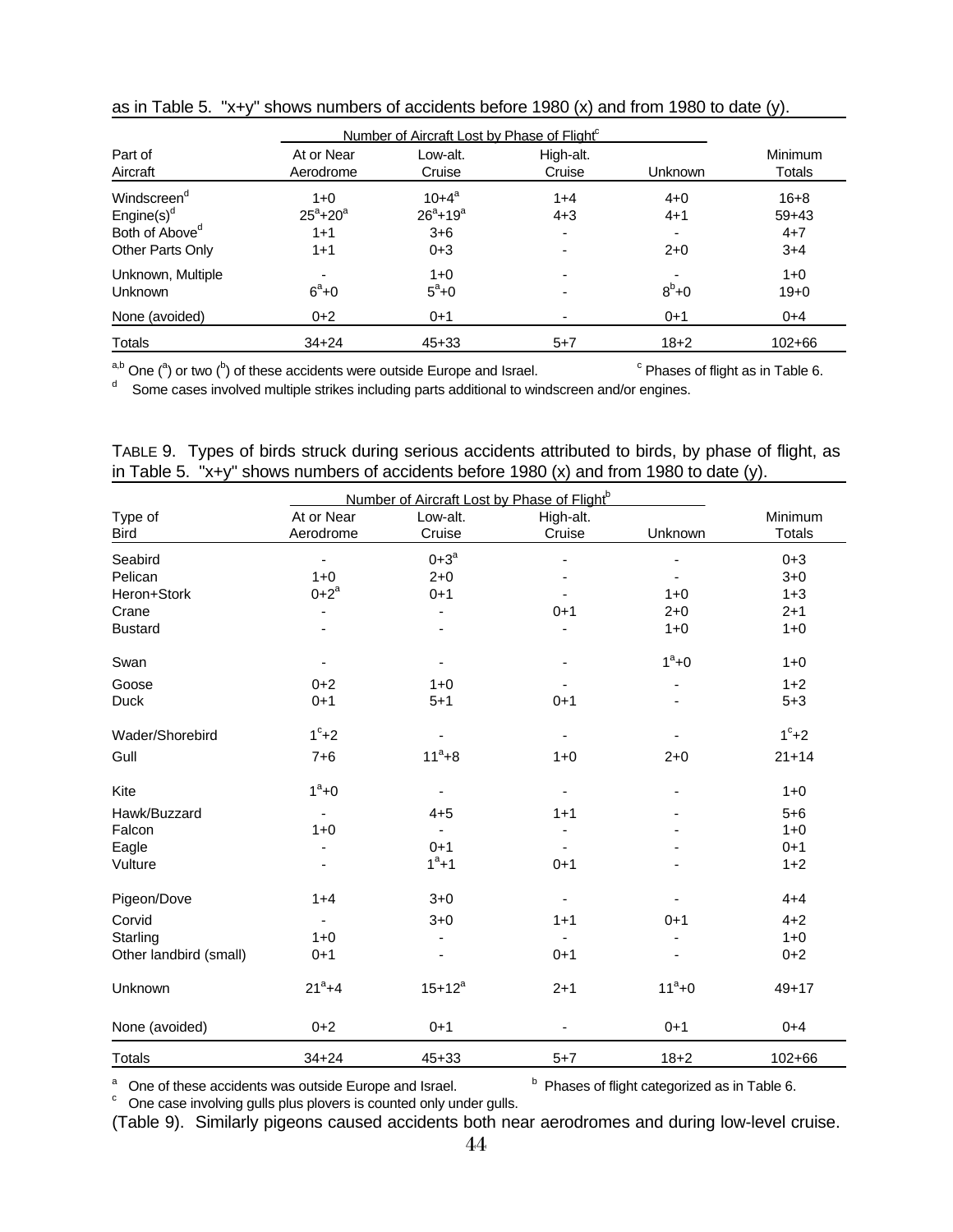In contrast, there were no known losses to buzzards or corvids near aerodromes; they were struck during both low- and high-altitude cruise. Losses to ducks were mainly during low-level cruise, as were all losses to seabirds and 2 of 3 losses to pelicans.

*4.7.2 Types Struck by Region:* Gulls were the dominant problem in Scandinavia (50% of all birds struck and 82% of identified birds) and in the U.K.+Ireland (34-70%; Table 10). Gulls were less dominant in the loss statistics from west and central parts of continental Europe (16-26%). Elsewhere, samples were small but gulls were not dominant: southern Europe, 9-14%; eastern Europe, 5-8%; Israel, none; European aircraft lost outside Europe, 11-17%. Likewise, gulls are not dominant for military aircraft losses in North America (5-7%, Richardson 1994).

Other types of birds commonly responsible for aircraft losses were plovers and pigeons in the U.K., and buzzards, pigeons, ducks and corvids in west and central Europe. Elsewhere samples were very small. However, notable groups included pelicans and buzzards in Israel, and vultures

|                           |                          | Number of Aircraft Lost by Geographic Region of Accident <sup>a</sup> |                          |          |                          |                          |                          |               |  |  |  |
|---------------------------|--------------------------|-----------------------------------------------------------------------|--------------------------|----------|--------------------------|--------------------------|--------------------------|---------------|--|--|--|
|                           | UK+                      | Scan-                                                                 | West+Cen.                | Southern | Eastern                  |                          |                          | imum          |  |  |  |
| Months                    | Ireland                  | dinavia                                                               | Europe                   | Europe   | Europe                   | Israel                   | Other                    | <b>Totals</b> |  |  |  |
| Seabird                   |                          |                                                                       | $0 + 1$                  | $0 + 1$  |                          |                          | $0 + 1$                  | $0 + 3$       |  |  |  |
| Pelican                   |                          |                                                                       |                          | $1 + 0$  |                          | $2 + 0$                  | $\blacksquare$           | $3 + 0$       |  |  |  |
| Heron+Stork               |                          |                                                                       | $0 + 1$                  | ٠        | $1 + 0$                  | $0 + 1$                  | $0 + 1$                  | $1 + 3$       |  |  |  |
| Crane                     |                          | $0 + 1$                                                               |                          |          | $2 + 0$                  | $\overline{\phantom{0}}$ | $\overline{\phantom{0}}$ | $2 + 1$       |  |  |  |
| <b>Bustard</b>            |                          |                                                                       |                          |          | $1 + 0$                  | ä,                       |                          | $1 + 0$       |  |  |  |
| Swan                      |                          |                                                                       |                          |          | -                        | ÷,                       | $1 + 0$                  | $1 + 0$       |  |  |  |
| Goose                     | $\blacksquare$           | ٠                                                                     | $1+0$                    | ٠        | $0 + 2$                  | ۰                        | $\overline{\phantom{0}}$ | $1+2$         |  |  |  |
| Duck                      | $1 + 0$                  |                                                                       | $4 + 1$                  |          | $0 + 2$                  |                          |                          | $5 + 3$       |  |  |  |
| Wader/Shoreb.             | $0^b + 2$                |                                                                       | -                        |          | $1 + 0$                  |                          | ä,                       | $1^b+2$       |  |  |  |
| Gull                      | $8 + 6$                  | $6 + 3$                                                               | $6 + 3$                  | $0 + 1$  | $0 + 1$                  |                          | $1 + 0$                  | $21 + 14$     |  |  |  |
| Kite                      | $\overline{\phantom{a}}$ |                                                                       | $\overline{\phantom{a}}$ |          |                          |                          | $1 + 0$                  | $1 + 0$       |  |  |  |
| Hawk/Buzzard              | $0 + 1$                  |                                                                       | $4 + 3$                  | $0 + 1$  | $\overline{\phantom{a}}$ | $1 + 1$                  | $\overline{\phantom{0}}$ | $5 + 6$       |  |  |  |
| Falcon                    |                          |                                                                       | $1 + 0$                  |          |                          | ä,                       |                          | $1 + 0$       |  |  |  |
| Eagle                     |                          |                                                                       |                          |          |                          | $0 + 1$                  |                          | $0 + 1$       |  |  |  |
| Vulture                   |                          |                                                                       |                          | $0 + 2$  |                          | ۰                        | $1 + 0$                  | $1+2$         |  |  |  |
| Pigeon/Dove               | $1 + 1$                  | ä,                                                                    | $3 + 3$                  |          |                          |                          | ä,                       | $4 + 4$       |  |  |  |
| Corvid                    | ٠                        | $\overline{\phantom{a}}$                                              | $4 + 0$                  | ٠        | $0 + 2$                  | -                        | $\overline{\phantom{0}}$ | $4 + 2$       |  |  |  |
| Starling                  |                          | $1 + 0$                                                               | -                        |          |                          |                          |                          | $1 + 0$       |  |  |  |
| Other landbird<br>(small) |                          |                                                                       |                          | $0 + 1$  | $0 + 1$                  |                          |                          | $0 + 2$       |  |  |  |
| Unknown                   | $15 + 6$                 | $7 + 0$                                                               | $16 + 6$                 | $0 + 4$  | $8 + 0$                  | $1 + 0$                  | $2 + 1$                  | $49 + 17$     |  |  |  |
| None (avoided)            | $0 + 4$                  | ÷,                                                                    | ÷,                       | ä,       | $\blacksquare$           | $\blacksquare$           | $\frac{1}{2}$            | $0 + 4$       |  |  |  |
| <b>Totals</b>             | $25+20$                  | $14 + 4$                                                              | $39 + 18$                | $1 + 10$ | $13 + 8$                 | $4 + 3$                  | $6 + 3$                  | 102+66        |  |  |  |

TABLE 10. Types of birds struck during serious accidents attributed to birds, by geographic region, as in Table 5. "x+y" shows numbers of accidents before 1980 (x) and from 1980 to date (y).

a Geographic regions defined as in Table 4.

<sup>b</sup> One case involving gulls plus plovers is counted only under gulls.

in southern Europe (2 USAF losses in Spain). The vulture problem in southern Europe would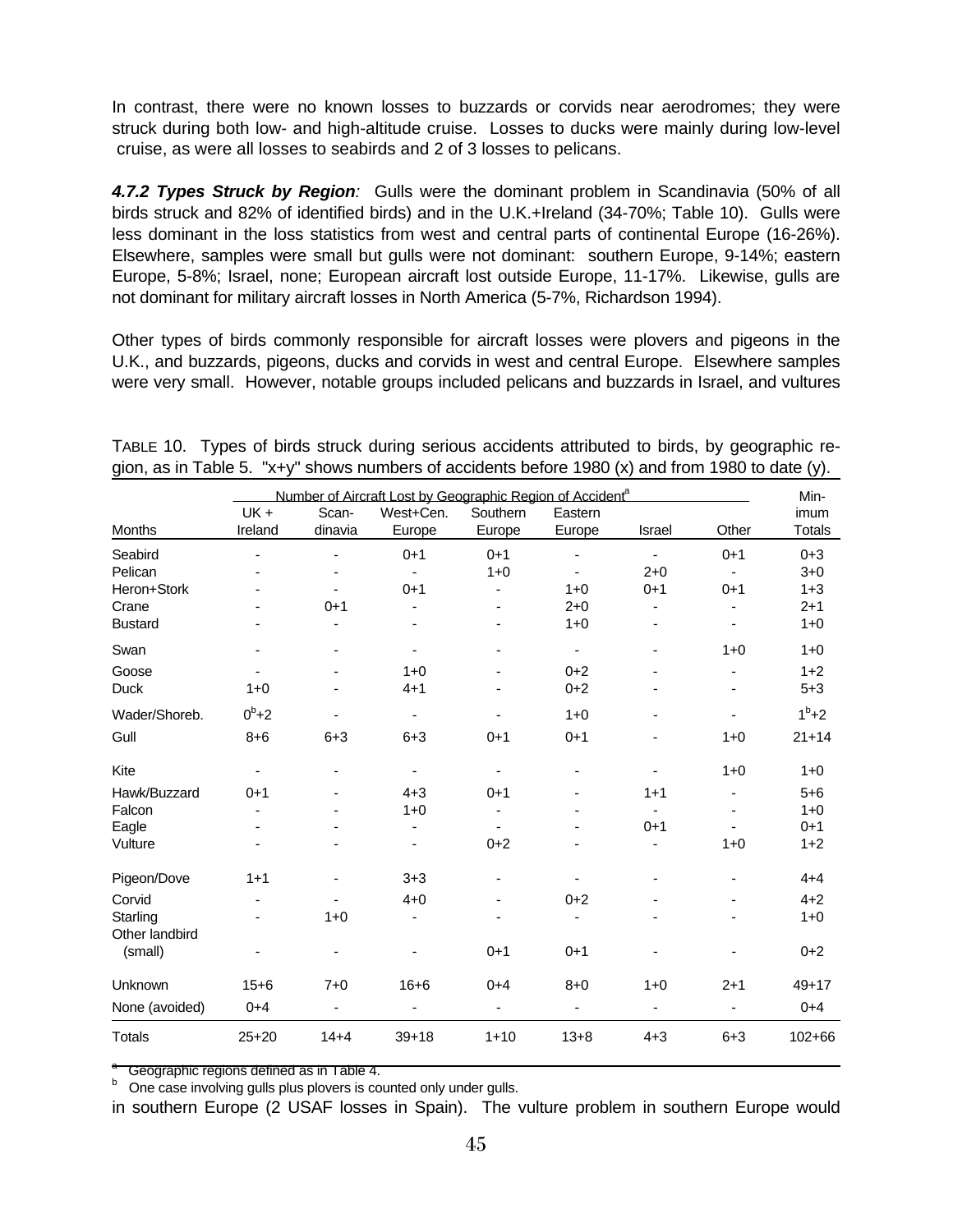probably have been more prominent if official Spanish data were available. Vultures are more widely distributed in the U.S.A. than in Europe, and are the dominant cause of military aircraft losses in the U.S.A. (28-36%, Richardson 1994).

## **4.8 Special Cases**

*4.8.1 Crashes While Manoeuvring to Avoid Birds:* Of the 168 accidents listed, four British accidents involved aircraft that crashed during low-altitude manoeuvres to avoid colliding with birds ( $n=3$ ) or simulated birds ( $n=1$ ). These accidents may not be officially listed as being directly caused by birds. Two British Army accidents involved helicopters that hit wires (29 Apr 1986) or the ground (14 Nov 1991) while manoeuvring to avoid birds. Two RAF accidents (and two similar USAF accidents) were described in Richardson (1994).

*4.8.2 Fatality or Ejection but Aircraft Not Destroyed:* I am not aware of any European military accidents in which an aircraft was landed successfully after one crewman was killed by a birdstrike. There have been at least three such cases in the U.S.A. (Richardson 1994).

At least two dual-seat military aircraft have landed successfully in the U.K. after a birdstrike and successful ejection of the rear-seat crewman. These ejections, both during high-speed low-level cruise flight, have not been included as serious accidents elsewhere in this paper. One involved a British Buccaneer that collided with geese on 9 Nov 1970 (Bourne 1991 and pers. comm.; T. West pers. comm.). The other involved a USAF F-15E whose canopy was penetrated by a duck on 16 Sep 1994 (*Air Forces Monthly* Nov. 1994:58; USAF BASH database).

## **5. CONCLUSIONS**

Military services in many countries have been very helpful in releasing, for this analysis, detailed data on serious bird-related accidents to their aircraft. For military aviation, the birdstrike problem has been serious at least since 1950. Actual numbers of serious accidents and fatalities are even higher than shown in this paper, given the incomplete data, especially prior to 1980. If data from more years and countries can be compiled, including Spain and additional parts of eastern Eur- ope and the Mideast, a more comprehensive analysis subject to fewer biases will be possible. **Agencies and individuals who can fill gaps or make corrections in APPENDIX 2, or expand it to other countries and years, are encouraged to contact the author or to publish the data.**

## **6. ACKNOWLEDGEMENTS**

This compilation and analysis would have been impossible without help from many flight safety offices, birdstrike specialists, and aviation historians. These cooperators are mentioned in APPENDIX 1—Data Sources. I also thank those acknowledged in my 1994 paper; many of those data are used again here. All contributions were important, but the following individuals were especially helpful in responding positively to a series of requests for follow-up data: C.K. Aas, Dr. T. Alerstam, Dr. J. Becker, W.B. Brown, Dr. L.S. Buurma, S/L J.G. Chapman, W/C D.R. Collier Webb, Cdt. R. Degrieck, R.J. Dunn, Dr. Y. Leshem, Cdr R.P. Seymour, R.C. Sturtivant, and M.M. Thompson. I thank Tim West for making available the results of his exhaustive search for RAF birdstrike accidents. For help in making contact with various flight safety offices and/or encouraging them to release data, I thank Dr. L. Buurma (RNethAF), Maj. W. Stone (Canadian Armed Forces/DFS), and J. Thorpe (U.K. CAA/BSCE).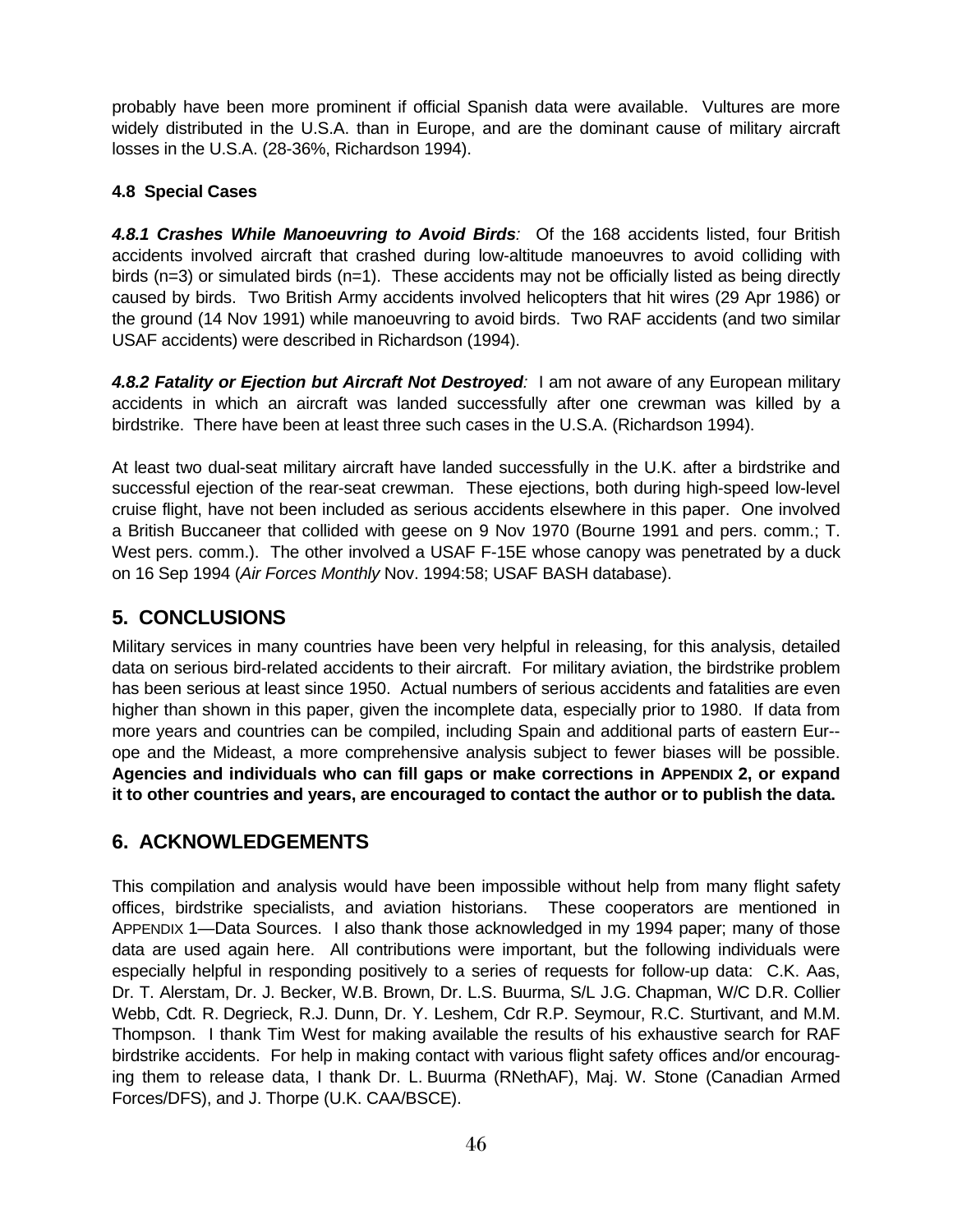## **7. REFERENCES CITED**

Bourne, W.R.P. 1991. Gannets and aircraft at Troup Head. **Br. Trust Ornithol. News** 176:19.

- Buurma, [L.]S. 1984. Key factors determining birdstrike and risks. **Int. J. Aviat. Safety** 2(1): 91-107.
- Dunn, R.J. 1996. Some of our aircraft are missing/British military aircraft losses 1956 to 1996, February 1996 ed. Privately printed., 58 Penmanor, Finstall, Bromsgrove, Worcs. B60 3BZ, U.K. 238 p.
- Finnish Air Force Hq. 1990. Finnish Air Force bird strike summary 1981-1989. **Proc. Bird Strike Commit. Europe** 20 (Helsinki): 235-242. WP 25.
- GAO. 1989. Reducing risks to military aircraft from bird collisions. GAO/NSIAD-89-127. U.S. Gen. Account. Off., Washington, DC. 26 p.
- Greeley, B.M., Jr. 1988. Inquiry finds crash was inevitable after bird strike caused fire in B-1B. **Aviat. Week & Space Technol.** 1988(25 Jan.):20-21.
- Gresch, T.J. 1996. USAF aircraft accident investigation report/E-3B aircraft #77-0354 assigned to 3rd Wing Elmendorf AFB, Alaska 22 September 1995. HQ Pacific Air Force, Hickam AFB, HI. 20 p.
- Jackson, R. 1989. Canberra/The operational record. Smithsonian Press, Washington, DC. 168 p.
- Langley, M. 1970. The birdstrike problem. **Science J. (Lond.)** 6(8):55-60.
- Leshem, Y. 1994. Twenty-three years of birdstrike damage in the Israel Air Force 1972-1994. **Proc. Bird Strike Commit. Europe** 22 (Vienna): 153-162. WP 22.
- Mason, F.K. 1986. Harrier, 3rd ed. Patrick Stephens, Wellingborough, U.K. 240 p.
- MoD. 1988. Aircraft accident to Royal Air Force Bulldog T Mk1 XX514. Ministry of Defence Mil. Aircr. Accid. Summ. 22/88. 2 p.
- Murár, B. 1994a. Analysis of birdstrikes with military airplanes in Czechoslovak People Army from April 1987 to December 1992. **Proc. Bird Strike Commit. Europe** 22 (Vienna): 169-174. WP 24.
- Murár, B. 1994b. Analysis of birdstrikes with military airplanes in Slovak Air Forces in 1993. **Proc. Bird Strike Commit. Europe** 22 (Vienna): 175-178. WP 25.
- Oliver, D. 1990. British military aircraft accidents/The last 25 years. Ian Allan, London, U.K. 144 p.
- Petreanu, D. and S. Abbady. 1988. It's a bird, it's a plane, it's a problem! **Isr. Def. Forces J.** 14:14-17.
- Richardson, W.J. 1994. Serious birdstrike-related accidents to military aircraft of ten countries: preliminary analysis of circumstances. **Proc. Bird Strike Commit. Europe** 22 (Vienna): 129-152. WP 21.
- Thorpe, J. in press. Fatalities and civil aircraft destroyed due to bird strikes 1912-1995. **Proc. Bird Strike Commit. Europe** 23 (London). WP 1. This volume.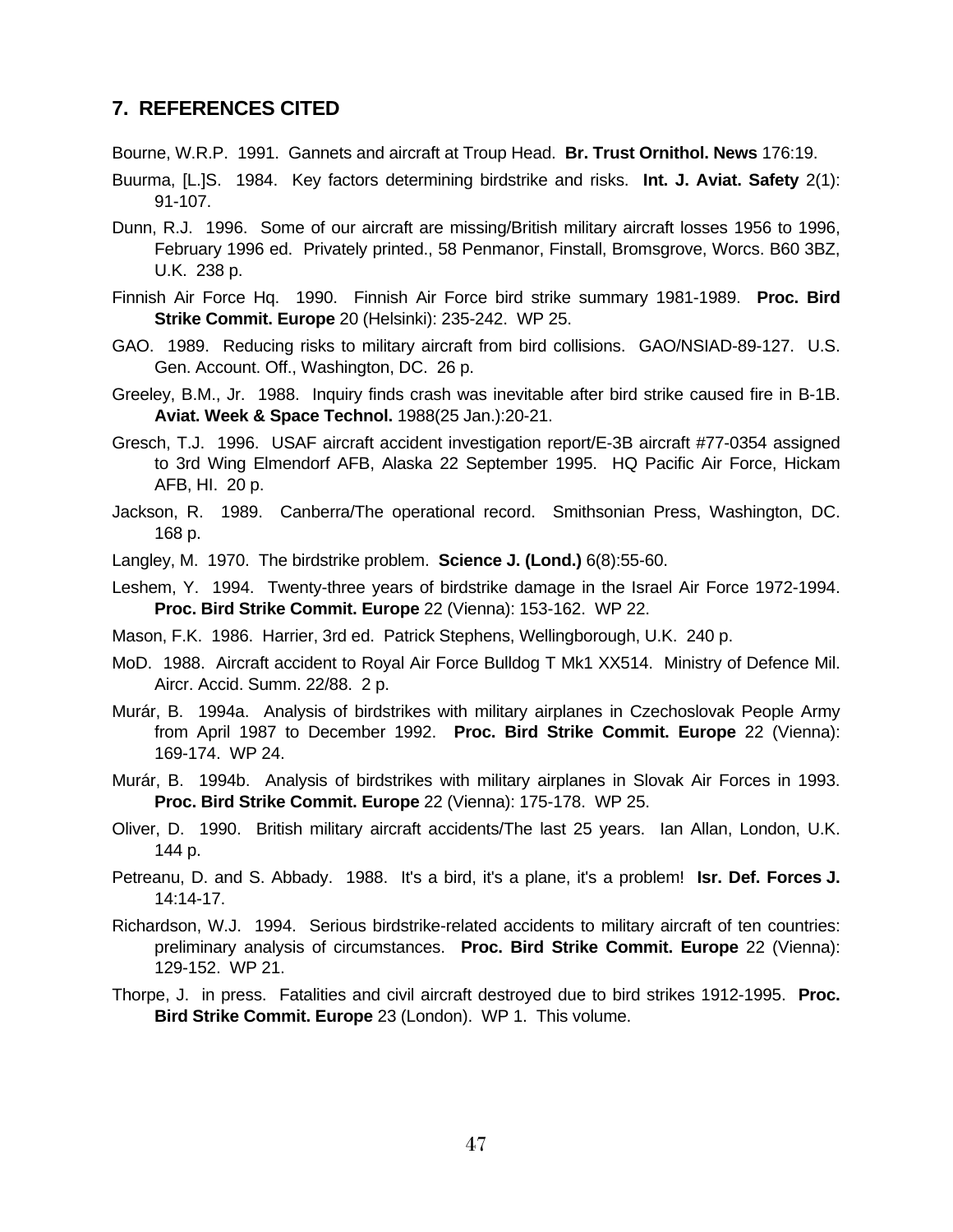## **APPENDIX 1: Data Sources**

#### **Countries Not Listed in Richardson (1994)**

*Austria:* There have been no known serious birdstrike accidents to Austrian military aircraft since military flying resumed in 1957 (Col. H. Marchard, Austrian AF, pers. comm., Jan 1996).

*Belgium:* Air Force records extending back to 1960 show four aircraft losses to birdstrikes (Table 1 and APPENDIX 2); details were provided by the Belgian AF (Cdt. R. Degrieck and Maj. G. Transon, pers. comm., Dec 1994, Mar 1996).

**Czech and Slovak Republics**: Murár (1994a,b) reports no recent serious birdstrike accidents. There was a fatal windscreen penetration in the early 1960s, and one aircraft was lost in 1985 (details from LCol. R. Peca, Flying Safety, Slovak AF, pers. comm., Feb 1995).

*East Germany:* Dr. J. Becker, German Military Geophysics Office, provided details concerning 10 aircraft of the former National Peoples Army (NVA) lost to birdstrikes, 1967-88, plus information on two Soviet Air Force losses in East Germany (pers. comm., Jan-Feb 1996).

*Finland:* There were no serious bird-related accidents to Air Force aircraft in 1981-89 (Finnish AF 1990) or in 1990-95 (Col. M. Ahola, LCol. J. Hipeli and M. Tavinen, Flight Safety, Finnish AF, pers. comm., Dec 1994, May 1996).

*France:* Air Force records for 1975 to early 1996 show five aircraft lost to birdstrikes, all in the 1990s; details were provided by the French AF (Col. Louvion and LCol. Bouvet, pers. comm., Nov 1994, Apr 1996). Navy records for 1960 to early 1996 show the loss of two Aéronavale aircraft to birdstrikes; details were provided by CV de Lesquen, Flight Safety, French Navy (pers. comm., Feb 1996).

*Greece:* Air Force records for 1965-94 show two serious bird-related accidents; details were provided by LCol. K. Kalamatas, Flight Safety, Hellenic AF (pers. comm., Dec 1994).

*Hungary:* Records for 1960 to early 1996 show one known serious accident caused by a birdstrike; details were provided by LCol. A. Papp, Flight Safety, Hungarian Home Defence Forces (pers. comm., Mar 1996).

*Israel:* Dr. Y. Leshem, Tel Aviv Univ. (pers. comm., Oct 1989, Sep 1994, Jan 1996) sent details for 7 known Israeli AF losses to birdstrikes in 1972-95, supplementing limited published data on some of the accidents (Petreanu and Abbady 1988; Leshem 1994).

*Italy:* Air Force records for 1961-94 show two confirmed and one probable birdstrike losses; details were provided by Col. F. Draghi and LCol. Pani, Flight Safety, Italian AF, pers. comm., Dec 1994, June 1995).

**Portugal**: Air Force records for 1975-95 show two aircraft lost to birdstrikes; details were provided by Col. L.F. Palma de Figueiredo, Flight Safety, PortAF, pers. comm., Feb 1996).

**Former USSR**: Dr. V.E. Jacobi (pers. comm., Dec. 1994) provided details for seven definite losses of USSR military aircraft to birdstrikes during 1953-82. Dr. J. Becker sent data on two additional USSR losses in East Germany. The loss of a MiG-29 to a birdstrike at Paris in 1989 was widely reported (e.g. *Flight Intern.*, 22 July 1989:11).

#### **Updated Data from Other Countries**

Richardson (1994) listed sources of data for 7 European countries considered in the earlier compilation, and for Canadian and U.S. forces operating in Europe. The following additional or updated data have been obtained subsequently.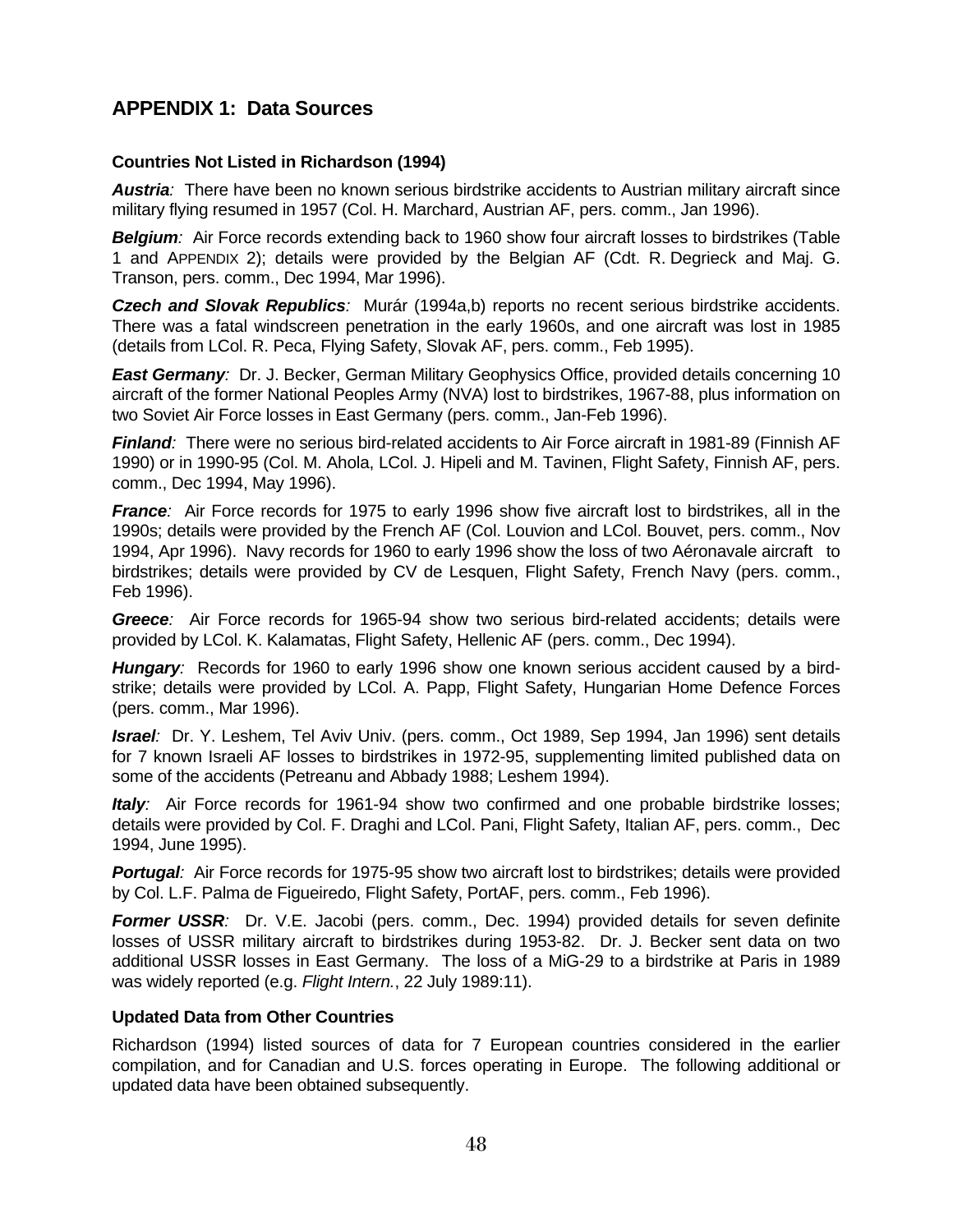For four countries, no additional accidents have been attributed to birds beyond those listed in Richardson (1994): *Canada,* updated data from Maj. T.L. Manderson, Flight Safety, CAF (pers. comm., Jan 1996). *Denmark,* Maj. E.G. Nielsen, Flight Safety, Tactical Air Comm. Denmark (pers. comm., Jan 1996). *Netherlands,* Dr. L.S. Buurma, NethAF (pers. comm., Jan and Mar 1996). *Sweden,* Dr. T. Alerstam, Lund Univ. (pers. comm., Jan 1996).

**Germany**: Dr. J. Becker (pers. comm., Feb 1995, Jan 1996) provided ▶ more details on the 22 West German Air Force and Navy losses listed in Richardson (1994),  $\blacktriangleright$  details on a previously unlisted accident on 30 Oct 1970, and  $\rightarrow$  confirmation that there had been no recent bird-related losses of military aircraft in Germany.

*Norway:* Air Force records back to 1956 confirm three losses to birdstrikes (LCol. K. Tungesik, Flight Safety, NorwAF, pers. comm., Feb 1996). More details about two accidents listed in Richardson (1994) and another in 1995 were provided by LCol. Tungesvik and C.K. Aas, Zoological Museum Aviation Bird Office (pers. comm., Aug 1994, Feb 1996). A fatal F-16 loss on 5 July 1988, not confirmed as due to a birdstrike, is excluded.

*Switzerland:* Swiss AF records show no total loss of an aircraft other than a previously-listed 1974 accident, but a Hunter was damaged beyond repair in 1991. Details were provided by Col. W. Schafroth, Flight Safety, Swiss AF (pers. comm., Jan and Mar 1996). See also *Air Forces Monthly*, Mar 1996:58.

*United Kingdom:* Much additional information about U.K. losses to birdstrikes has become available to me since 1994, when I listed 15 losses of RAF aircraft since 1980 to birdstrikes or bird avoidance. Official data on these and other RAF losses since 1970 were supplied by the RAF Inspectorate of Flight Safety, IFS (S/L S.P. Bridger, pers. comm., Oct 1994; S/L J.G. Chapman, pers. comm., Feb-Mar 1996). Data on other RAF losses back to 1950 were compiled from many sources. Unofficial published accounts, including Mason (1986:219*ff*), Jackson (1989: 144*ff*), Oliver (1990) and most notably Dunn (1996), provided a provisional list. Most of that information was checked  $\rightarrow$  against accident information cards held by the Air Historical Branch (*fide* Tim West, Lakenheath, U.K.) and/or  $\rightarrow$  by correspondence with IFS. W/C D.R. Collier Webb, Directorate of Flying, Boscombe Down, supplied details for aircraft lost during test flying on 23 Oct 1953 and 24 July 1981 (pers. comm., Mar 1996).

The Royal Navy Flight Safety & Accident Investigation Centre (FSAIC) sent details for most RN losses to birdstrikes back to 1958 (Cdr R.P. Seymour, pers. comm., Jan-Feb 1996). The fatal RN Sea King accident off the Falklands on 19 May 1982 is excluded; the cause was "not positively determined". Other data came from Langley (1970), Oliver (1990), Dunn (1996), naval aviation historian R.C. Sturtivant (pers. comm., Mar 1996) for most RN losses, and W/C Collier Webb for the accident on 28 Oct 1958.

For the British Army, data on bird-related damage to several aircraft for years back to 1964 (Maj. N.D. Gibson, HQ Director Army Aviation, pers. comm., Mar 1996) were supplemented by R.J. Dunn (pers. comm.) and E. Myall (pers. comm). Two helicopters lost to "bird avoidance" are included here, but there may have been other bird-related losses.

*United States:* The USAF BASH database and Naval Safety Center database show no recent USAF, USN or USMC losses to birdstrikes in Europe (W.B. Brown, NSC, pers. comm., Jan 1996; Lt. C. Atkins, BASH Team, pers. comm., Mar 1996). Other USAF and USMC losses in 1995 are outside the scope of this paper. The locations of two F-111E birdstrike accidents in 1975, listed in Richardson (1994) as "Europe?", are confirmed as England (T. West, pers. comm.). Locations of 15 USAF losses in 1966-72 remain unknown to me; some may have been in Europe. The one U.S. Army aircraft lost to a birdstrike during 1983-87 (GAO 1989:8) was presumably an RV-1D Mohawk lost in Germany (*Flight Intern.,* 6 Oct 1984:848). No other U.S. Army data have been obtained.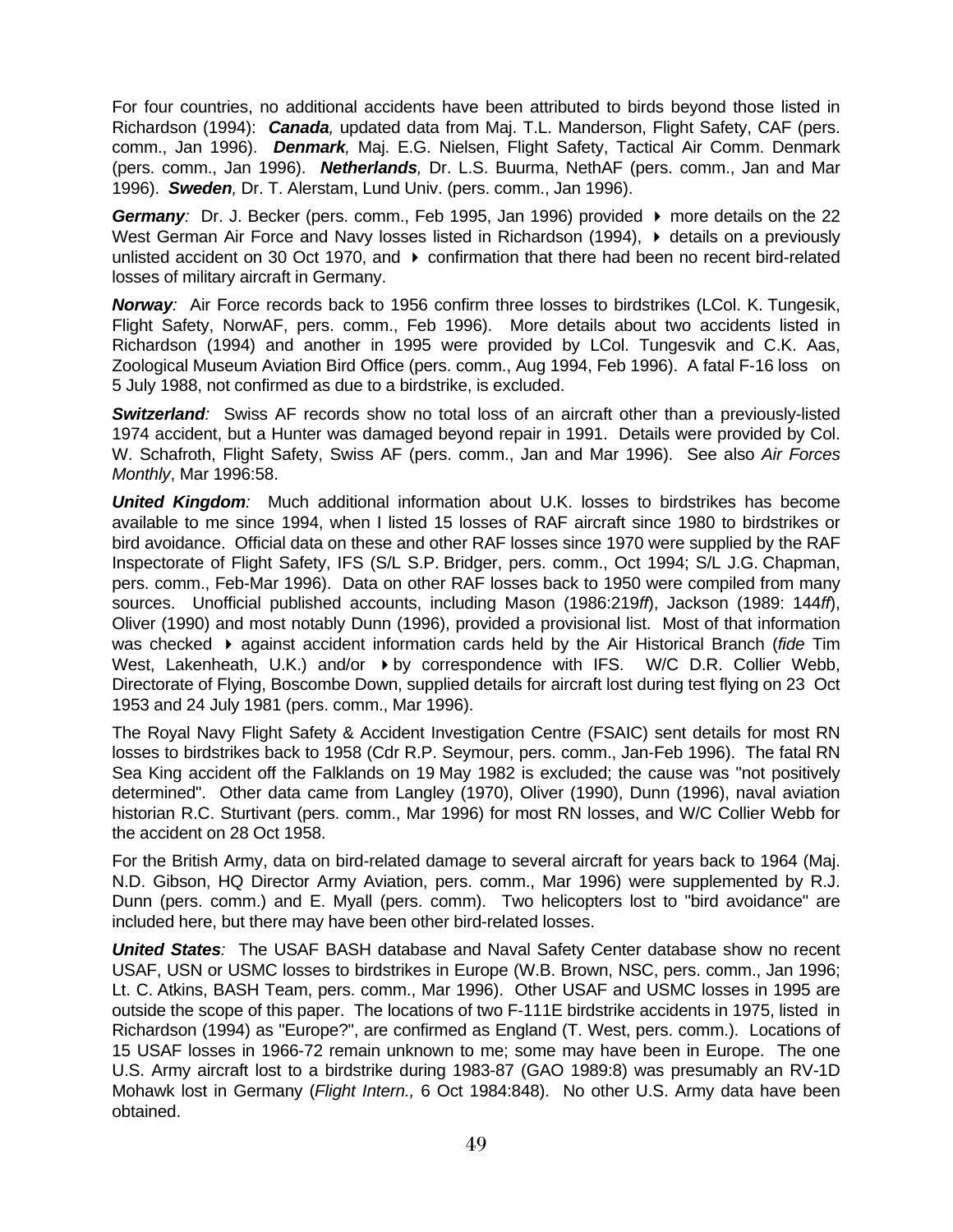|                   |                               |                              | Aircraft |               |               |           |                |                        | # Persons<br>Acc. |                | Flight      |           |      | Altitude         |        | Parts Hit      |                              |                          | Aircraft       |                |
|-------------------|-------------------------------|------------------------------|----------|---------------|---------------|-----------|----------------|------------------------|-------------------|----------------|-------------|-----------|------|------------------|--------|----------------|------------------------------|--------------------------|----------------|----------------|
| Date              |                               |                              | Ser-     |               |               | Sub-Cate- |                | Cate-                  | $\overline{A}$    |                | $E$ Kil-    | Phase/    |      | Type of          |        | AGL Speed      | W                            | E                        |                | Regis-         |
| YMD               |                               | <b>Location Where Struck</b> |          | vice Type     |               | type gory |                | gory                   | b.                |                | led         |           | Time | Bird(s) Struck   |        | (feet) (knots) | s                            |                          |                | n Othertration |
| <b>Belgian AF</b> |                               |                              |          |               |               |           |                |                        |                   |                |             |           |      |                  |        |                |                              |                          |                |                |
| 770926            | W. Germ.                      | Rheinbach                    | AF       | Mirage 5 BA   |               | FA        |                | <b>WO</b>              |                   |                | 0           | CrL       | D    | Pigeons, Wood    | 600    | 420            | $\sf P$                      |                          |                | <b>BA-34</b>   |
| 800512            | W. Germ.                      | Neunkirchen                  | AF       | <b>TF-104</b> | G             | FA        | 1              | <b>WO</b>              | 2                 |                | 2 3grnd     | CrL       | D    | prob. birdstrike | 500    | 450            |                              | F                        |                |                |
| 881117            | Belgium                       | Kleine Brogel                | AF       | $F-16$        | A             | FA        | 1              | <b>WO</b>              | $\mathbf{1}$      | 1              | 0           | CI        | D    | Pigeons, Wood    | 400    | 200            |                              | F                        |                | FA-62?         |
| 890718            | Belgium                       | Liege/Bierset                | AF       | Mirage 5 BA   |               | FA        | - 1            | <b>WO</b>              | $\mathbf{1}$      | 0              | $\mathbf 0$ | Ap        | D    | Pigeons, Wood    | 300    | 195            |                              | F                        |                | <b>BA-45</b>   |
|                   | Canadian Forces (Europe only) |                              |          |               |               |           |                |                        |                   |                |             |           |      |                  |        |                |                              |                          |                |                |
| 641027            | France                        | Troyes                       |          | AF CF-104     |               | FA        |                | <b>WO</b>              |                   |                | 0           | CrH       | D    | corvid?          | 2000   | 200            | ÷,                           | -F                       |                | 12849          |
| 650916            | W. Germ.                      | Zweibrucken                  | AF       | CF-104        |               | <b>FA</b> | 1              | <b>WO</b>              | 1                 | 1              | 0           | Ap        | D    | unkn.            | 3000   | 300            | $\overline{\phantom{0}}$     | F                        |                | 12853          |
| 650916            | France                        | near Boen                    | AF       | CF-104        | D.2           | <b>FA</b> | -1             | <b>WO</b>              | 2                 | $\overline{2}$ | $\Omega$    | CrL       | D    | unkn.            | 7-1000 | 410            | $\overline{\phantom{a}}$     | F                        |                | 12659          |
| 660321            | W. Germ.                      | Eschau                       | AF       | CF-104        |               | <b>FA</b> | 1              | <b>WO</b>              |                   | 1              | 0           | CrL       | D    | unkn.            | 1000   | 410            | $\overline{\phantom{a}}$     | F                        |                | 12820          |
| 670718            | Denmark                       | Kattegat                     | AF       | CF-104        |               | <b>FA</b> | -1             | <b>WO</b>              |                   | 1              | 0           | CrL       | D    | gull?            | 300    | 420            | $\qquad \qquad \blacksquare$ | F                        | $\overline{N}$ | 12734          |
| 690425            | France                        | Niefern                      | AF       | CF-104        |               | FA        | 1              | <b>WO</b>              |                   |                | 0           | CrL       | D    | large            | 800    | 420            | Ρ                            | $\overline{\phantom{a}}$ |                | 12854          |
| 780818            | W. Germ.                      | Oberthal                     | AF       | CF-104        |               | FA        | 1              | <b>WO</b>              | 1                 | 1              | 0           | CrL       | D    | unkn.            | 800    | 420            | $\blacksquare$               | F                        |                | 829            |
| 810316            | W. Germ.                      | near Leipheim                |          | AF CF-104     | D.2           | FA        | 1              | <b>WO</b>              | $\overline{2}$    | $\overline{2}$ | $\Omega$    | CrL       | D    | buzzard          | 500    | 510            | $\blacksquare$               | F                        |                | 665            |
| Czech & Slovak AF |                               |                              |          |               |               |           |                |                        |                   |                |             |           |      |                  |        |                |                              |                          |                |                |
| $6-$              | Czechoslovakia?               |                              | AF       | MiG-15        |               | FA        | 1              | wo?                    | 1?                |                | 1           |           |      | unkn.            |        |                | P                            | $\overline{\phantom{a}}$ |                |                |
| 850510            | Czechoslovakia                |                              | AF       | MiG-21        | MF            | FA        | $\overline{1}$ | <b>WO</b>              | 1                 | 0              | $\mathbf 0$ | <b>TO</b> | D    | gulls            | 5      | 135            | $\blacksquare$               |                          |                | 4306           |
| French AF & Navy  |                               |                              |          |               |               |           |                |                        |                   |                |             |           |      |                  |        |                |                              |                          |                |                |
| 900517            | France                        | Fonties d'Aude               | AF.      | Mir. 2000 N   |               | <b>FA</b> | 1              | <b>WO</b>              | 2                 | 2              | 0           | CrL       | D    | gull             | 500    | 400            | S                            | F                        |                | 321            |
| 900726            | Chad                          | Doum-Doum                    | AF       | Mir. F1       | <b>CR</b>     | <b>FA</b> | 1              | <b>WO</b>              |                   | 1              | 0           | CrL       | D    | unkn.            | 300    | 475            | $\blacksquare$               | F                        | A              | 633            |
| 910314            | France                        | Alincourt                    | AF       | Jaguar        | E             | FA        | $\overline{c}$ | <b>WO</b>              |                   |                | 0           | CrL       | D    | >1               | 500    | 400            | S                            |                          |                | E17            |
| 920613            | Chad                          | N'Djamena                    | AF       | Jaguar        | $\mathsf{A}$  | FA        | $\overline{c}$ | <b>WO</b>              |                   |                | 0           | <b>CI</b> | D    | Egrets, White    | 50     | 185            |                              | F                        |                |                |
| 960119            | France                        | <b>Istres AFB</b>            | AF       | Mir. 2000 N   |               | FA        | 1              | dbr?                   | $\overline{2}$    | $\overline{c}$ | $\Omega$    | Ap        | D    | Gull, Yel.-leg.  | 110    | 135            |                              |                          |                |                |
| 920204            | France                        | off Penmarch                 |          | Na S.Etendard |               | FA        | 1              |                        |                   | 1              | 0           | CrL       | D    | Gannet, North.   | 100    | 480            | S                            | $\mathsf F$              |                |                |
| 960126            | France                        | off Cassis                   |          | Na S.Etendard |               | <b>FA</b> | 1              | <b>WO</b><br><b>WO</b> | 1<br>1            | 1              | $\mathbf 0$ | CrL       | D    | Gull, Yel.-leg.  | 500    | 450            | P                            | $\sim$                   |                |                |
|                   |                               |                              |          |               |               |           |                |                        |                   |                |             |           |      |                  |        |                |                              |                          |                |                |
| Germany (East) AF |                               |                              |          |               |               |           |                |                        |                   |                |             |           |      |                  |        |                |                              |                          |                |                |
| 670807            | E. Germ.                      | Neuhardenberg                | AF       | MiG-21        | SPS FA        |           |                | <b>WO</b>              |                   |                | 0           | CrH       | D    | unkn.            | >3300  | >324           | $\blacksquare$               | F                        |                |                |
| 67-74             | E. Germ.?                     |                              | AF       | $MiG-21$      |               | <b>FA</b> |                | <b>WO</b>              |                   |                | 1           |           |      | unkn.            |        |                |                              |                          |                |                |
| 720320            | E. Germ.                      | Neubrandenburg               | AF       | MiG-21        | <b>PFM FA</b> |           | 1              | <b>WO</b>              |                   | 0              | $\Omega$    | Dem D     |      | >1               | 1000   | 324            |                              |                          | F F            |                |

APPENDIX 2: Serious military aircraft accidents attributable to birds in Europe and Israel, and for European aircraft elsewhere. See Table 1 for services and years covered. Blanks denote "unknown". For explanatory notes, see last page of Appendix 2.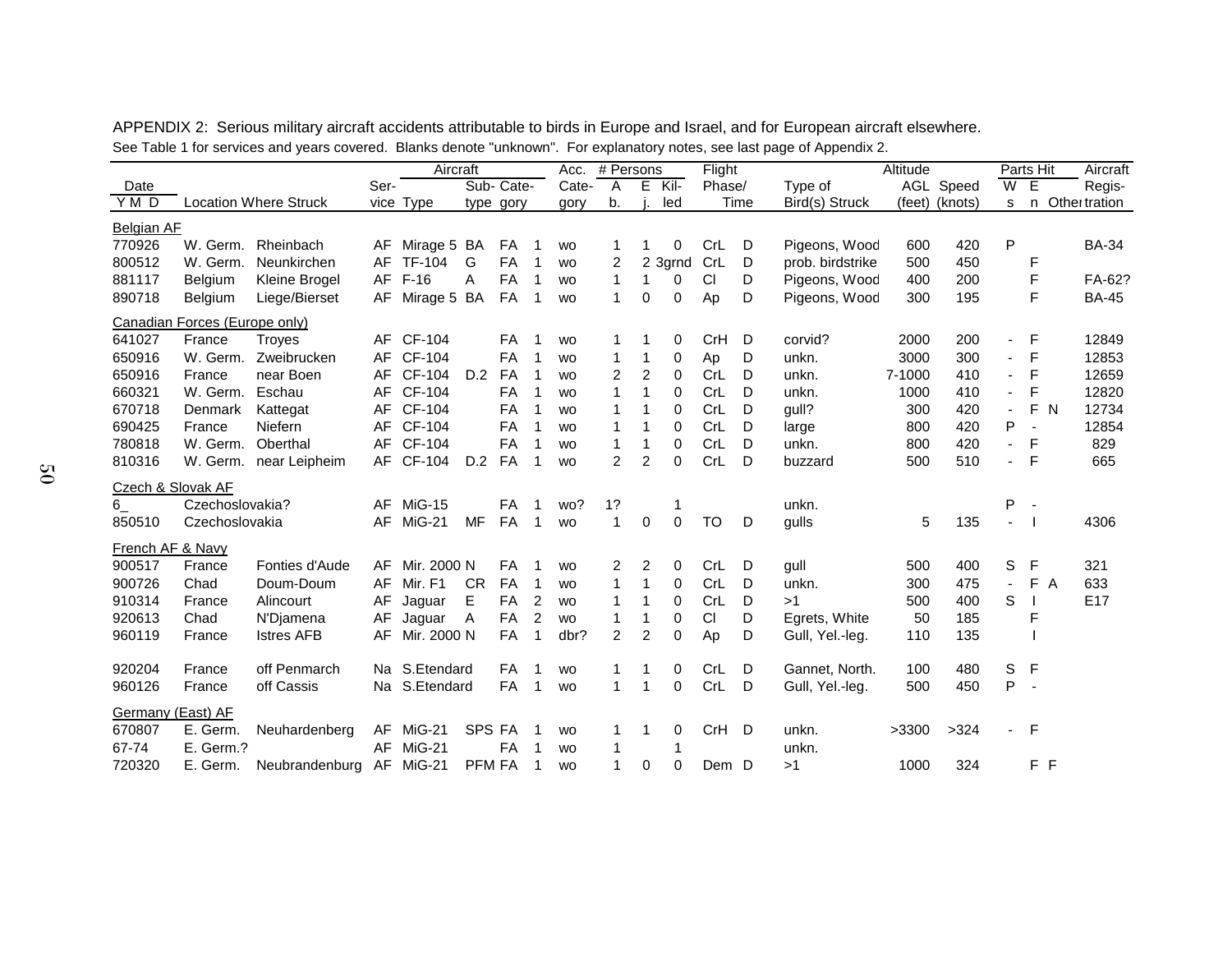|                    |                          |                              | Aircraft |               |            |           |    |           | Flight<br># Persons<br>Acc. |    |             |            |        | . .            | Altitude |                |                | Parts Hit | Aircraft      |
|--------------------|--------------------------|------------------------------|----------|---------------|------------|-----------|----|-----------|-----------------------------|----|-------------|------------|--------|----------------|----------|----------------|----------------|-----------|---------------|
| Date               |                          |                              | Ser-     |               | Sub-       | Cate-     |    | Cate-     | A                           | E  | Kil-        | Phase/     |        | Type of        |          | AGL Speed      | W              | Ε         | Regis-        |
| $\overline{Y}$ M D |                          | <b>Location Where Struck</b> |          | vice Type     | type       | gory      |    | gory      | b.                          |    | led         |            | Time   | Bird(s) Struck |          | (feet) (knots) | s              | n.        | Other tration |
| 740417             | E. Germ.                 | Drewitz, Cottbus             |          | AF MiG-21     | <b>US</b>  | FA        |    | <b>WO</b> | $\overline{2}$              | 2  | $\mathbf 0$ | CI         | D      | unkn.          | $<$ 3300 | $324$          |                | F         |               |
| 750428             | E. Germ.                 | Neuhardenberg                | AF       | Mi-8          |            | Н         | 2  | <b>WO</b> | 3                           | na | 3           | Hov        | $\top$ | unkn.          | 660      | 0              |                | F         |               |
| 761002             | E. Germ.                 | Neubrandenburg               |          | AF MiG-21     | PFM FA     |           |    | <b>WO</b> |                             | 0  | 1           | CI         | D      | unkn.          | 165      | 216            |                | F         |               |
| 770817             | E. Germ.                 | Neuhardenberg                | AF       | MiG-21        | <b>MF</b>  | FA        |    | <b>WO</b> |                             |    | 0           | Ap         | D      | unkn.          | 330      | 190            |                | F         |               |
| 820622             | E. Germ.                 | Drewitz, Cottbus             |          | AF MiG-23     | <b>BN</b>  | FA        |    | dbr       |                             | 0  | 0           | CrH        | D      | ducks          | 2000     | 485            |                |           | F             |
| 880506             | E. Germ.                 | Neubrandenburg               | AF       | $MiG-21$      | <b>PFM</b> | FA        |    | <b>WO</b> |                             | 1  | 1           | CI         | Τ      | ducks          | 65       | 216            |                | F         |               |
| 880805             | E. Germ.                 | Gorlitz                      | AF       | MiG-21        | US.        | FA        |    | <b>WO</b> | $\overline{2}$              | 2  | 0           | CrH        | D      | crows          | 1640     | 270            |                | F         |               |
|                    | Germany (West) AF & Navy |                              |          |               |            |           |    |           |                             |    |             |            |        |                |          |                |                |           |               |
| 620411             | W. Germ.                 | Augsburg                     |          | AF F-84       |            | FA        |    | <b>WO</b> |                             |    | 0           | CrL        | D      | buzzard        | 500      | $<$ 450        | P              |           |               |
| 640805             | W. Germ.                 | Furstenfeldbruck             | AF       | G-91          | R/3        | FA        | -1 | <b>WO</b> |                             |    | 0           | CI         | D      | pigeons        | 100      | 160            |                | F         |               |
| 670516             | W. Germ.                 | Elbe estuary                 |          | AF F-104      | G          | FA        | 1  | <b>WO</b> |                             |    | 0           | CrL        | D      | gulls          | 500      | 450            | Ρ              |           |               |
| 691130             | W. Germ.                 | Schwabish Hall               |          | AF F-104      | G          | FA        |    | <b>WO</b> |                             |    | 0           | CrL        | D      | duck?          | 800      | 450            | $\blacksquare$ | F         |               |
| 701030             | W. Germ.                 | Holzkirchen                  |          | AF F-104      | G          | FA        |    | <b>WO</b> |                             |    | 0           | CrL        | D      | crow           | 800      | 450            | $\blacksquare$ | F         |               |
| 710907             | W. Germ.                 | Eiderstedt Pen.              |          | AF G-91       | R/3        | FA        |    | <b>WO</b> |                             |    | 0           | CrH        | D      | gulls          | 1200     | <450           | Ρ              |           |               |
| 720801             | W. Germ.                 | Bremen-N                     |          | AF G-91       | R/3        | FA        |    | <b>WO</b> |                             |    | 0           | CrL        | D      | buzzard        | 500      | 360            |                | F         |               |
| 760809             | W. Germ.                 | Brake/Weser                  |          | AF G-91       | R/3        | FA        |    | <b>WO</b> |                             |    | 0           | CrL        | D      | buzzard        | 500      | 360            |                | F         |               |
| 771007             | W. Germ.                 | <b>Bad Schwalbach</b>        | AF       | <b>TF-104</b> | G          | FA        |    | <b>WO</b> | $\overline{c}$              | 2  | 0           | CrL        | D      | pigeons        | 800      | 450            |                |           |               |
| 781010             | France                   | Nancy-W                      |          | AF F-104      | G          | FA        |    | <b>WO</b> |                             |    | 0           | <b>CrL</b> | D      | crows          | 800      | 420            |                |           |               |
| 810706             | W. Germ.                 | Niederstetten                |          | AF F-104      | G          | FA        |    | <b>WO</b> |                             |    | 0           | CrL        | D      | buzzard        | 600      | 450            |                | F         |               |
| 810817             | France                   | Ollieres                     | AF       | F-104         | G          | FA        |    | <b>WO</b> |                             |    | 0           | CrL        | D      | buzzard?       | 500      | 450            |                | F         |               |
| 820421             | Italy                    | Frasca Ran.                  |          | AF F-104      | G          | FA        |    | <b>WO</b> |                             | 1  | 0           | CrL        | D      | unkn.          |          | 450            |                | F         |               |
| 820804             | W. Germ.                 | Hohenfels Ran.               |          | AF F-104      | G          | FA        |    | <b>WO</b> | 1                           | 1  | 0           | CrL        | D      | unkn.          |          | 400            |                | F         |               |
| 670428             | W. Germ.                 | <b>Bad Neinberg</b>          |          | Na F-104      | G          | FA        |    | <b>WO</b> | 1                           |    | 0           | CrL        | D      | duck?          | 1000     | 200            |                | F         |               |
| 760315             | W. Germ.                 | Eiderstedt Pen.              |          | Na F-104      | G          | FA        |    | <b>WO</b> |                             |    | 0           | CrL        | D      | Goose, Barnac  | 800      | 420            |                | F         |               |
| 770419             | Denmark                  | Moen                         |          | Na F-104      | G          | FA        |    | <b>WO</b> |                             | 1  | 0           | CrL        | D      | gulls          | 300      | 450            | P              | F         |               |
| 780818             | W. Germ.                 | Heligoland                   |          | Na F-104      | G          | <b>FA</b> |    | <b>WO</b> |                             |    | 0           | CrL        | D      | gulls          | 500      | 400            |                | F         |               |
| 780919             | Denmark                  | Anholt                       |          | Na F-104      | G          | FA        |    | <b>WO</b> |                             |    | 0           | CrL        | D      | gull           | 200      | 450            |                | F         |               |
| 781207             | W. Germ.                 | Schleswig                    |          | Na F-104      | G          | FA        |    | <b>WO</b> |                             |    | 0           | CrL        | D      | ducks          | 800      | 480            |                | F         |               |
| 790417             | W. Germ.                 | Eiderstedt Pen.              |          | Na F-104      | G          | FA        |    | <b>WO</b> |                             |    | $\Omega$    | <b>CrL</b> | D      | Shelduck       | 800      | 440            |                | F         |               |

APPENDIX 2: Serious military aircraft accidents attributable to birds in Europe and Israel, and for European aircraft elsewhere (cont'd). See Table 1 for services and years covered. Blanks denote "unknown". For explanatory notes, see last page of Appendix 2.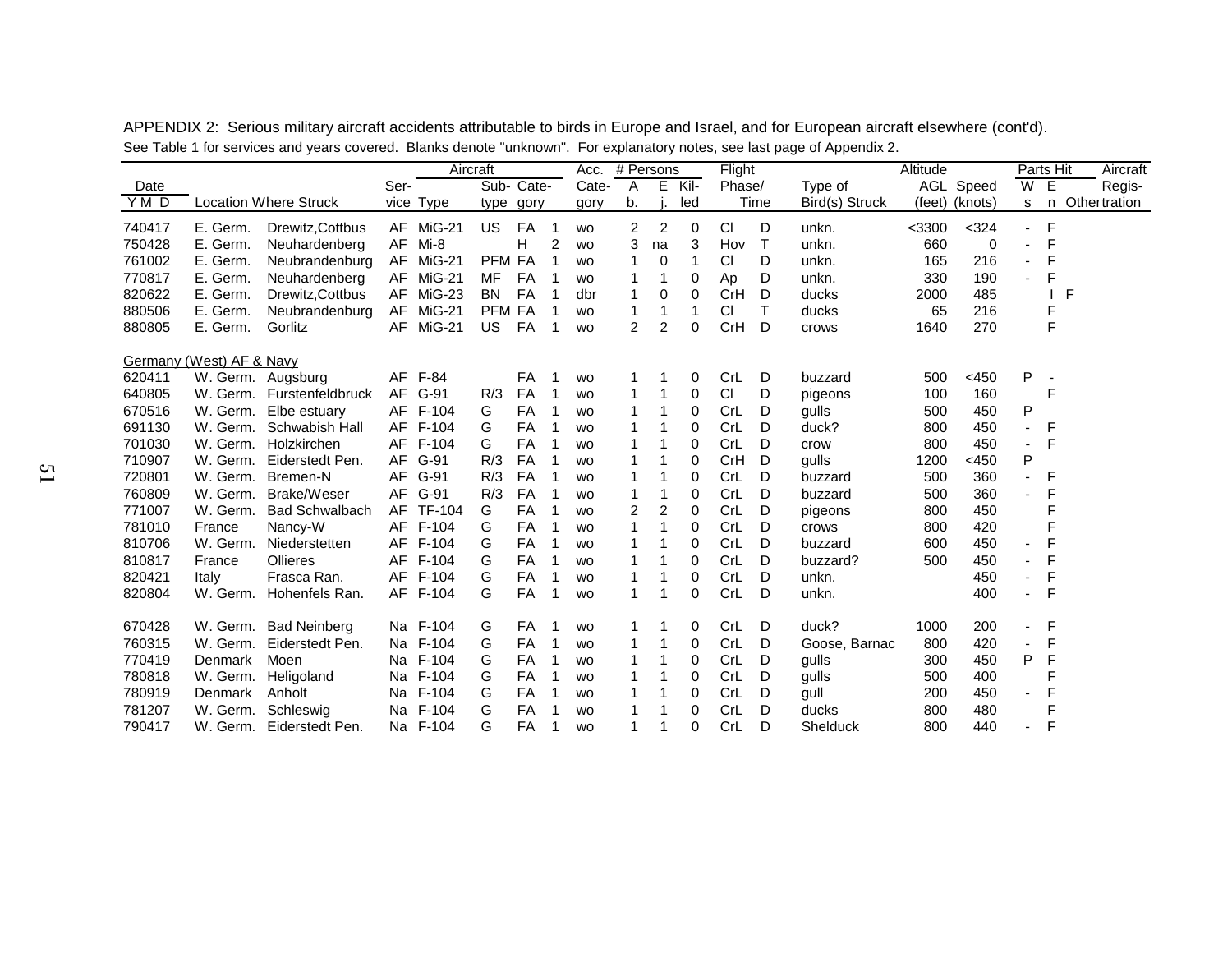|                  |                          |                              | Aircraft |                  |         |            |                     |           | # Persons<br>Acc. |                |                |                        | Flight |                           | Altitude |                |                          | Parts Hit                | Aircraft      |
|------------------|--------------------------|------------------------------|----------|------------------|---------|------------|---------------------|-----------|-------------------|----------------|----------------|------------------------|--------|---------------------------|----------|----------------|--------------------------|--------------------------|---------------|
| Date             |                          |                              | Ser-     |                  |         | Sub- Cate- |                     | Cate-     | Α                 | Е              | $Kil-$         | Phase/                 |        | Type of                   |          | AGL Speed      | $\overline{\mathsf{W}}$  | Έ                        | Regis-        |
| YMD              |                          | <b>Location Where Struck</b> |          | vice Type        |         | type gory  |                     | gory      | b.                |                | led            |                        | Time   | Bird(s) Struck            |          | (feet) (knots) | s                        | n                        | Other tration |
|                  |                          |                              |          |                  |         |            |                     |           |                   |                |                |                        |        |                           |          |                |                          |                          |               |
| 810826           | <b>Denmark</b>           | Oksbol Ran.                  |          | Na F-104         | G       | FA         | -1                  | <b>WO</b> | 1                 | 1              | 0              | CrL                    | D      | gulls                     | 150      | 500            |                          | F                        |               |
| 850208           | <b>Denmark</b>           | Bornholm                     |          | Na F-104         | G       | FA         | 1                   | <b>WO</b> | $\mathbf{1}$      | 1              | $\mathbf 0$    | CrL                    | D      | gull                      | 350      | 450            | ä,                       | F                        |               |
|                  |                          |                              |          |                  |         |            |                     |           |                   |                |                |                        |        |                           |          |                |                          |                          |               |
|                  | Hellenic (Greek) AF      |                              |          |                  |         |            |                     |           |                   |                |                |                        |        |                           |          |                |                          |                          |               |
| 750627           | Greece                   | central                      |          | AF F-84          | F       | FA         | -1                  | <b>WO</b> | 1                 |                | 0              | CrL                    | D      | pelican                   | 1000     | 320            | Ρ                        |                          | 52-6443       |
| 921007           | Greece                   | Tanagra                      |          | AF Mir. 2000     |         | FA         | $\overline{1}$      | <b>WO</b> | $\mathbf{1}$      | 1              | $\mathbf 0$    | CI                     | D      | gull                      | 100      | 240            |                          | F <sub>1</sub>           |               |
|                  | Hungarian Defence Forces |                              |          |                  |         |            |                     |           |                   |                |                |                        |        |                           |          |                |                          |                          |               |
| 841016           | Hungary                  | Taszar                       | AF       | MiG-21           | U       | FA         | $\overline{1}$      | <b>WO</b> | $\overline{2}$    | $\overline{2}$ | 1              | Ap                     | D      | Goose, Bean               | 850      | 205            | $\blacksquare$           | $-F$                     |               |
|                  |                          |                              |          |                  |         |            |                     |           |                   |                |                |                        |        |                           |          |                |                          |                          |               |
| <b>Israel AF</b> |                          |                              |          |                  |         |            |                     |           |                   |                |                |                        |        |                           |          |                |                          |                          |               |
| 730219           | Israel                   | Judean Des.                  | AF       | Nesher           |         | FA         | -1                  | <b>WO</b> | 1                 | 1              | 0              | CrL                    | D      | buzzard                   | 300      | 360            | ٠                        | F                        |               |
| 741028           | Israel                   | <b>Hulah Valley</b>          | AF       | A-4              |         | FA         | $\mathbf 1$         | <b>WO</b> | 1                 | 0              | 1              | CrL                    | D      | Pelican, G.Wh.            | 400      | 420            | P                        | ÷,                       |               |
| 790115           | Israel                   | N. Sinai                     | AF       | $A-4$            |         | FA         | 1                   | <b>WO</b> | 1                 | 1              | 0              | CrL                    | D      | medium                    | 500      | 500            | $\blacksquare$           | F                        |               |
| 791007           | Israel                   | Izrael Val.                  | AF       | Kfir             |         | FA         | 1                   | <b>WO</b> | 1                 | 1              | 0              | Ap                     | D      | Pelican, G.Wh.            | 900      | 220            | ä,                       | F                        |               |
| 830504           | Israel                   | Judean Des.                  | AF       | A-4              |         | FA         | 1                   | <b>WO</b> | 1                 | 1              | 0              | CrL                    | D      | Buzzard, Honey            | 300      | 420            | P                        |                          |               |
| 881218           | Israel                   | Judean Des.                  | AF       | $F-16$           |         | FA         | 1                   | <b>WO</b> | 1                 | 1              | 0              | CrL                    | D      | Eagle, Golden             | 300      | 420            | ÷,                       | F                        | 016           |
| 950810           | Israel                   | Negev                        |          | AF F-15          | B/D     | FA         | 2                   | <b>WO</b> | $\overline{2}$    | 0              | $\overline{2}$ | CrL                    | D      | storks                    | 300      | 550            | $\overline{a}$           | F F                      |               |
| Italian AF       |                          |                              |          |                  |         |            |                     |           |                   |                |                |                        |        |                           |          |                |                          |                          |               |
| 890620           | Italy                    | near Ghedi                   | AF       | Tornado IDS      |         | FA         | $\overline{c}$      | <b>WO</b> | 2                 | 2              | 0              | CrL                    | D      | poss. birdstrike          | 800      | 225            |                          | F                        | 7077          |
| 891107           | Italy                    | near Lecce                   | AF       | G-91             | Y       | FA         | $\overline{c}$      | <b>WO</b> | $\mathbf 1$       | 1              | 0              | CrL                    | D      | unkn.                     | 900      | 400            | $\blacksquare$           | F                        | 6464          |
| 940601           | Italy                    | Poggiorsini                  | AF       | MB339            | A       | T          | 1                   | <b>WO</b> | $\overline{2}$    | $\overline{2}$ | $\overline{0}$ | CrH                    | D      | swifts?                   | 2500     | 250            | ä,                       | F <sub>1</sub>           | 54464         |
| Netherlands AF   |                          |                              |          |                  |         |            |                     |           |                   |                |                |                        |        |                           |          |                |                          |                          |               |
| 590220           | Nether.                  | Soesterberg                  | AF       | Hunter           | Mk.6 FA |            |                     | <b>WO</b> | 1                 | 1              | 0              | CI?                    |        | unkn.                     | < 8000   |                | ٠                        | F                        |               |
| 590915           | W. Germ.                 | Gronau                       | AF       | Hunter           | Mk.6 FA |            |                     |           | 1                 | 1              | 0              | CrH                    | N      | unkn.                     | 2500     |                | $\overline{\phantom{a}}$ | F                        |               |
|                  |                          |                              |          |                  |         |            | -1                  | <b>WO</b> | 1                 |                |                |                        |        |                           |          |                |                          | F                        |               |
| 600707<br>610620 | Nether.                  | Leeuwarden                   | AF       | Hunter           | Mk.4 FA |            | 1                   | <b>WO</b> | 1                 | 0              | 0              | <b>TO</b><br><b>TO</b> | N      | gulls                     | 0        | [low]          |                          |                          |               |
|                  | Nether.                  | Eindhoven                    |          | AF F-84          | F.      | FA         |                     | <b>WO</b> |                   | 0              | $\mathbf 0$    |                        |        | unkn.                     | 0        | [low]          |                          |                          |               |
| 640729<br>750711 | Nether.                  | Soesterberg<br>Wiesbaden     | AF       | Hunter           | Mk.6 FA | FA         | 1                   | <b>WO</b> | 1<br>1            | 0<br>1         | 0<br>1         | CI<br><b>TO</b>        |        | unkn.                     | low      |                | ٠                        | $\mathsf F$              |               |
| 790301           | W. Germ.                 |                              |          | AF NF-5<br>F-104 |         |            | $\overline{c}$<br>1 | <b>WO</b> |                   |                |                | CrH                    |        | Kestrel, Eur.<br>buzzard? | 0        | [low]          | $\blacksquare$<br>÷,     | F                        |               |
|                  | W. Germ.                 | Steinfeld                    | AF       |                  |         | FA         |                     | <b>WO</b> |                   |                | 0              |                        |        |                           | >2500    |                |                          |                          | D-8280        |
| 811201           | W. Germ. Jever           |                              |          | AF F-104         | G       | FA         | $\mathbf{1}$        | <b>WO</b> | 1                 | $\Omega$       | $\Omega$       | CrL                    |        | Duck, Eider               | 4-500    |                |                          | W <sub>1</sub><br>$\sim$ | D-8133?       |

APPENDIX 2: Serious military aircraft accidents attributable to birds in Europe and Israel, and for European aircraft elsewhere (cont'd). See Table 1 for services and years covered. Blanks denote "unknown". For explanatory notes, see last page of Appendix 2.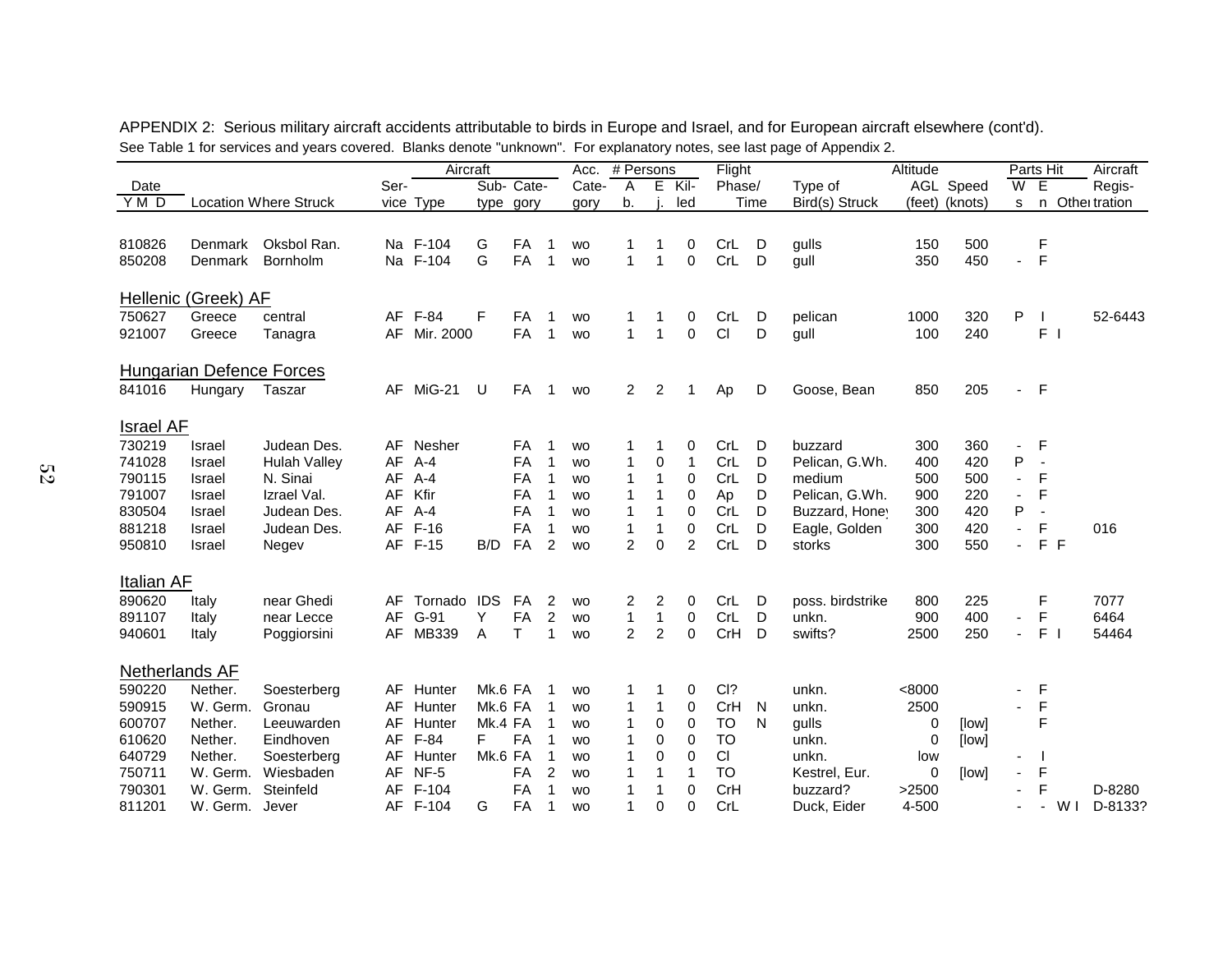|                      | Aircraft  |                                 |      |                 |         |            |                | Acc.      |                | # Persons      |                | Flight    |      | . .               | Altitude  |                | Parts Hit                |                          |        | Aircraft      |
|----------------------|-----------|---------------------------------|------|-----------------|---------|------------|----------------|-----------|----------------|----------------|----------------|-----------|------|-------------------|-----------|----------------|--------------------------|--------------------------|--------|---------------|
| Date                 |           |                                 | Ser- |                 |         | Sub- Cate- |                | Cate-     | A              | Е              | Kil-           | Phase/    |      | Type of           |           | AGL Speed      | W                        | Έ                        |        | Regis-        |
| YMD                  |           | <b>Location Where Struck</b>    |      | vice Type       | type    | gory       |                | gory      | b.             |                | led            |           | Time | Bird(s) Struck    |           | (feet) (knots) | s                        | n                        |        | Othei tration |
| 831004               | Nether.   | Leeuwarden                      |      | AF F-16         | Α       | FA         | $\mathbf{1}$   | <b>WO</b> | $\mathbf{1}$   | 0              | 1              | <b>TO</b> |      | Heron, Grey       | 0         |                | $\sim$                   | $\mathsf F$              |        | $J-252$       |
| 900504               | Nether.   | Eindhoven                       | AF   | NF-5            | A       | <b>FA</b>  | $\overline{2}$ | dbr       | $\mathbf{1}$   | $\mathbf{1}$   | $\mathbf 0$    | T&G       |      | Pigeon, Hom.      | low       |                |                          |                          |        | K-3044        |
| Norwegian AF         |           |                                 |      |                 |         |            |                |           |                |                |                |           |      |                   |           |                |                          |                          |        |               |
| 710809               | Norway    | Lista                           | AF   | $F-5$           | A       | <b>FA</b>  | $\overline{2}$ | <b>WO</b> | 1              | 0              | 1              | CrL       | D    | Gull, Les.Bl.-bk  | 500       | $3 - 400$      | P                        | $\overline{\phantom{a}}$ |        | 67-14894      |
| 810602               | Norway    | Tunhavdfjorden                  | AF   | $F-16$          | A       | FA         | $\mathbf{1}$   | <b>WO</b> | 1              | 1              | $\pmb{0}$      | CrH       | D    | Crane, Eur.       | 2500      | 450            | P                        | $\sim$                   |        | 78-0280       |
| 950504               | Norway    | Moss, Ostfold                   |      | AF F-16         | B       | <b>FA</b>  | 1              | <b>WO</b> | $\overline{2}$ | 2              | $\mathbf 0$    | <b>CI</b> | D    | Gull, Gr. Bl.-bk. | 1100      | 320            | $\blacksquare$           | F                        |        | 78-0307       |
| <b>Portuguese AF</b> |           |                                 |      |                 |         |            |                |           |                |                |                |           |      |                   |           |                |                          |                          |        |               |
| 880309               | Portug.   | Peniche                         | AF   | A-7             | P       | <b>FA</b>  | $\mathbf 1$    | <b>WO</b> | 1              | 1              | 0              | CrL       | D    | seabird           | 350       | 360            | $\blacksquare$           | F                        |        | 5516          |
| 920429               | Portug.   | Alcochete Ran.                  | AF   | $A-7$           | P       | FA         | $\mathbf 1$    | <b>WO</b> | $\mathbf{1}$   | $\mathbf 0$    | $\mathbf{1}$   | CrH       | D    | unkn.             | $2-4.5k$  | $3 - 450$      | S                        | $\sim$                   |        | 5523          |
| Swedish AF           |           |                                 |      |                 |         |            |                |           |                |                |                |           |      |                   |           |                |                          |                          |        |               |
| 670627               | Sweden    | Ronneby                         | AF   | Lansen          | Α       | FA         | $\mathbf 1$    | <b>WO</b> | $\overline{2}$ | 0              | 0              | CI        |      | gull              |           | 20 TO          | ٠                        | F                        |        |               |
| 690313               | Sweden    | Skagerrak                       | AF   | Lansen          | Α       | <b>FA</b>  | $\mathbf 1$    | <b>WO</b> | 2              | $\overline{c}$ | $\,0\,$        | CrL       |      | large             | 100       | 430            | $\overline{\phantom{a}}$ | F                        |        |               |
| 700531               | Sweden    | Soderhamn                       | AF   | Lansen          | Α       | FA         | 1              | <b>WO</b> | $\overline{2}$ | $\overline{2}$ | $\overline{c}$ | CI        |      | Starlings, Eur.   | 35        | 175            |                          | F                        |        |               |
| 730416               | Sweden    | G. Bothnia                      | AF   | Draken          | S       | <b>FA</b>  | 1              | <b>WO</b> | 1              |                | $\mathbf{1}$   | CrL       |      | unkn.             | 165       | 595            |                          |                          |        | 35933?        |
| 731017               | Sweden    | Norrkoping                      | AF   | Draken          | J       | <b>FA</b>  | 1              | <b>WO</b> | 1              | 0              | $\mathbf 0$    | <b>TO</b> |      | qulls             | 0         | 165            | S                        |                          |        | 35379 ?       |
| 741005               | Sweden    | S Baltic Sea                    | AF   | Lansen          | Α       | <b>FA</b>  |                | <b>WO</b> | 1              | 1              | 1              | CrL       |      | unkn.             | 165       | 430            | ä,                       | F                        |        |               |
| 760830               | Sweden    | Nykoping                        | AF   | Lansen          | S       | <b>FA</b>  | 1              | <b>WO</b> | 2              | 2              | $\mathbf 0$    | CI        |      | unkn.             | <b>TO</b> | 160            | $\blacksquare$           | F                        |        |               |
| 770321               | Sweden    | Skagerrak                       | AF   | Viggen          | AJ      | FA         | 1              | <b>WO</b> | $\mathbf{1}$   | 0              | $\mathbf{1}$   | CrL       |      | prob. birdstrike  | $-85$     | 595            | S                        | $\sim$                   |        | 37032 ?       |
| 770901               | Sweden    | Karlsborg                       | AF   | Lansen          | A       | <b>FA</b>  | 1              | <b>WO</b> | $\mathbf{1}$   | $\Omega$       | $\mathbf 0$    | <b>TO</b> |      | small, $>1$       | 0         | 110            |                          |                          |        |               |
| <b>Swiss AF</b>      |           |                                 |      |                 |         |            |                |           |                |                |                |           |      |                   |           |                |                          |                          |        |               |
| 741023               | Switzerl. | Payerne                         | AF   | Mirage III S    |         | <b>FA</b>  | 1              | <b>WO</b> | 1              | 1              | 0              | CI        | D    | Gulls, Bl.-head.  | 50        | 190            | S                        | F                        |        |               |
| 910812               | Switzerl. | <b>Bellechasse</b>              | AF   | Hunter          | F.58 FA |            | $\mathbf 1$    | dbr       | $\mathbf{1}$   | $\Omega$       | $\mathbf 0$    | Dem D     |      | unkn.             | < 1650    | 405            |                          | $\blacksquare$           | W I    | J4028         |
|                      |           | United Kingdom (AF, Navy, Army) |      |                 |         |            |                |           |                |                |                |           |      |                   |           |                |                          |                          |        |               |
| 530730               | France    |                                 | AF   | Vampire         |         | FA         | 1              | wo?       |                | 0?             | 0?             | CrL?      |      | >1                | low       |                |                          |                          | $I$ WF |               |
| 531023               | UK/En.    | Souden                          | AF   | Canberra B.2    |         | B          | $\overline{2}$ | <b>WO</b> |                | 20?            | $\overline{2}$ | CI        |      | >1                | v.low     | [low]          |                          |                          | F U    | <b>WF892</b>  |
| 550226               | UK/En.    | Wendling                        | AF   | Meteor          |         | <b>FA</b>  | 2              | <b>WO</b> |                |                |                | CrL?      |      | unkn.             | low       |                |                          |                          |        |               |
| 560127               | UK/Sc.    | Morayshire?                     | AF   | Vampire FB.5 FA |         |            | $\mathbf{1}$   | dbr       | $\mathbf{1}$   | 0              | 0              | CrL?      |      | unkn.             | low       |                |                          |                          |        | VZ286         |
| 560202               | HongKo.   | Sek Kong                        | AF   | Vampire         | FB.9 FA |            |                | dbr       | 1              | 0              | $\Omega$       | cir.      |      | unkn.             |           |                |                          |                          |        | <b>WG850</b>  |
| 561003               | UK/Sc.    | Leuchars                        | AF   | Hunter          | F.4     | FA         | $\mathbf{1}$   | <b>WO</b> | 1              |                |                | 'TO'      |      | unkn.             | 'TO'      | [low]          |                          |                          |        | <b>XE705</b>  |

APPENDIX 2: Serious military aircraft accidents attributable to birds in Europe and Israel, and for European aircraft elsewhere (cont'd). See Table 1 for services and years covered. Blanks denote "unknown". For explanatory notes, see last page of Appendix 2.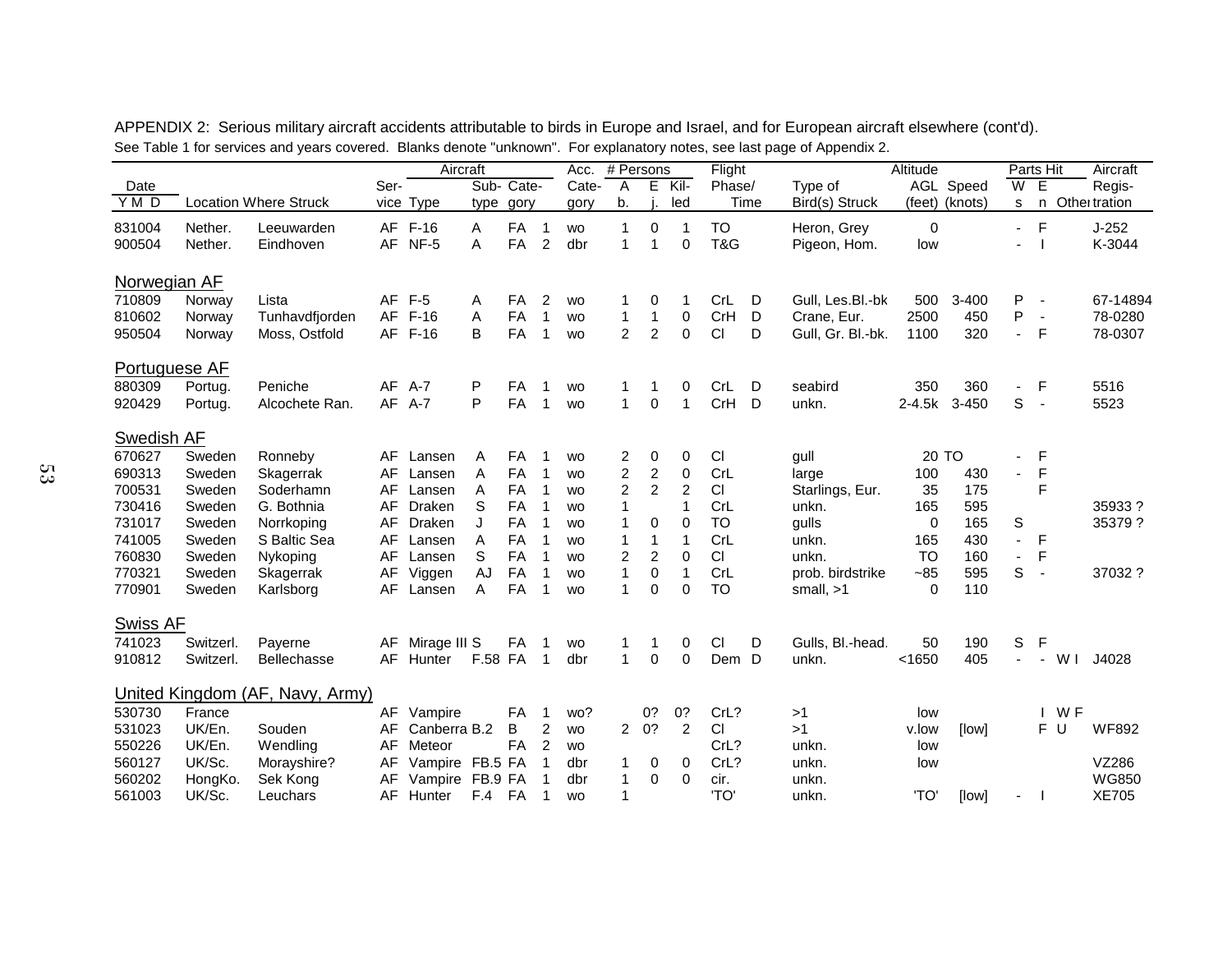|        |          |                              | Aircraft |                  |                 |        |    |           | # Persons<br>Acc. |    |          |                  |      |                   | Altitude  |                | Parts Hit      |                          |                | Aircraft      |
|--------|----------|------------------------------|----------|------------------|-----------------|--------|----|-----------|-------------------|----|----------|------------------|------|-------------------|-----------|----------------|----------------|--------------------------|----------------|---------------|
| Date   |          |                              | Ser-     |                  | Sub- Cate-      |        |    | Cate-     | A                 | E  | Kil-     | Flight<br>Phase/ |      | Type of           |           | AGL Speed      | W              | E                        |                | Regis-        |
| YMD    |          | <b>Location Where Struck</b> |          | vice Type        | type            | gory   |    | gory      | b.                |    | led      |                  | Time | Bird(s) Struck    |           | (feet) (knots) | s              | n                        |                | Other tration |
| 561101 | UK/En.   | Norfolk?                     |          | AF Hunter        | F.1             | FA     | -1 | dbr       | $\mathbf{1}$      | 0  | $\Omega$ | CrL?             |      | unkn.             | low       |                |                |                          |                | <b>WW600</b>  |
| 570410 | UK/Wa.   | Anglesey?                    | AF       | Vampire          | <b>T.11 FA</b>  |        | -1 | dbr       | 2?                | 0? | 0?       | CrL?             |      | gulls             | 500       |                |                | $\overline{\phantom{a}}$ | W I            | XH319         |
| 570522 | UK/En.   | Devon?                       | AF       | Hunter           | F.1             | FA     |    | dbr       | $\mathbf 1$       | 0  | $\Omega$ |                  |      | unkn.             |           |                |                |                          |                | <b>WT681</b>  |
| 570628 | UK/Sc.   | Leuchars                     | AF       | Hunter           | F.4             | FA     |    | <b>WO</b> |                   | 0  | $\Omega$ | cir.             |      | unkn.             |           |                |                |                          |                | <b>XF997</b>  |
| 571114 | UK/Sc.   | Kinloss                      | AF       | Hunter           | F.4             | FA     |    | dbr       | 1                 | 0  | $\Omega$ | CI               |      | unkn.             | 1800      | 300            |                | $\mathsf{L}$             |                | <b>WT719</b>  |
| 580212 | UK/En.   | Linton on Ouse               | AF       | Vampire          | FB.5 FA         |        |    | dbr       |                   | 0  | $\Omega$ | 'TO'             |      | unkn.             | <b>TO</b> | [low]          |                |                          |                | <b>WA257</b>  |
| 591110 | UK/En.   | Lincs.?                      | AF       | Hunter           | F.4             | FA     |    | dbr       |                   | 0  | 0        | CrL?             |      | gulls             | 300       |                |                | $\mathsf{L}$             |                | XF953         |
| 591118 | Aden     | Khormaksar                   | AF       | Venom            | FB.5 FA         |        |    | <b>WO</b> | 1                 |    |          |                  |      | unkn.             |           |                |                |                          |                | <b>WR531</b>  |
| 600329 | Aden     |                              | AF       | Hunter           | FGA. FA         |        |    | dbr       | 1                 | 0  | $\Omega$ | CrL              |      | gull              | 250       | 400            |                |                          |                | <b>XF424</b>  |
| 600507 | UK/En.   | Somerset                     | AF       | Vampire          | FB.5 FA         |        |    | <b>WO</b> |                   |    |          | CrL?             |      | unkn.             | 100       |                |                |                          |                | <b>WA445</b>  |
| 601109 | W. Germ. | near Jever?                  | AF       | Hunter           | F.6             | FA     |    | dbr       | 1                 | 0  | 0        | CrL              |      | unkn.             | 250       | 390            |                |                          |                | <b>XE590</b>  |
| 610316 | W. Germ. | near Jever?                  | AF       | Swift            | <b>FR.5 FA</b>  |        |    | dbr       | 1                 | 0  | $\Omega$ |                  |      | unkn.             |           |                |                |                          |                | <b>WK295</b>  |
| 620904 | UK/En.   | Swinderby                    | AF       | Vampire          | <b>T.11 FA</b>  |        | -1 | <b>WO</b> | 2?                | 0? | 0?       | то               |      | qulls+plovers     | 0         | 100            |                |                          |                | <b>XD448</b>  |
| 640817 | HongKo.  | Kai Tak                      | AF       | Canberra B.15 B  |                 |        | 2  | <b>WO</b> |                   |    |          | <b>TO</b>        | D    | Kites, Black-ear. | <b>TO</b> | [low]          | ٠              |                          |                | <b>WH958</b>  |
| 640930 | UK/En.   | Jedburgh                     | AF       | Jet Prov. T.4    |                 |        |    | <b>WO</b> | 2?                | 2? | $\Omega$ | CrL              | D    | large             | 300       | 190            |                |                          |                | XR664         |
| 650714 | Nether.  | Roermond                     | AF       | Canberra B(I)6 B |                 |        | 2  | <b>WO</b> |                   |    | 2?       | OvSh             |      | unkn.             | 300       | 130            | - F            |                          |                | <b>WT324</b>  |
| 660727 | UK/En.   | N. Frodingham                | AF       | Jet Prov. T.4    |                 | $\top$ |    | <b>WO</b> | 2?                | 2? | 0?       | CrL              | D    | unkn.             | 250       | 180            |                |                          |                | <b>XP625</b>  |
| 681120 | UK/En.   | Watton                       | AF       | Canberra T.17 B  |                 |        | 2  | dbr       |                   |    |          | TO               | D    | gull              | <b>TO</b> | 105            | $\blacksquare$ |                          |                | WJ988         |
| 710225 | W. Germ. |                              | AF       | Canberra PR.7 B  |                 |        | 2  | dbr       |                   | 0? | 0?       | CrL              |      | unkn.             | 100       | 300            | S              | - N                      |                | <b>WT523</b>  |
| 710629 | UK/En.   | <b>Dishforth</b>             | AF       | Jet Prov.        | T <sub>.3</sub> |        |    | <b>WO</b> | 2                 | 2  | 0        | Ap               | D    | large             | 300       | 110            | L,             | F                        | F              | XN558         |
| 720426 | UK/En.   | The Wash                     | AF       | Harrier          | GR.1 FA         |        |    | <b>WO</b> | 1                 | 1  | $\Omega$ | <b>CrL</b>       | D    | gulls             | 500       |                |                | F                        |                | XV749         |
| 720504 | Denmark? |                              | AF       | Harrier          | GR.1 FA         |        |    | <b>WO</b> |                   |    | $\Omega$ | CrL              | D    | large             | 400       | 360            | $\overline{a}$ |                          |                | XV794         |
| 720627 | W. Germ. | Wesel                        | AF       | Harrier          | GR.1 FA         |        |    | <b>WO</b> |                   |    | 0        | CrL              | D    | Gull, Bl.-head.?  | 700       | 420            | $\blacksquare$ | F                        | N              | XV780         |
| 730709 | W. Germ. | Wildenrath                   | AF       | Harrier          | GR.3 FA         |        |    | <b>WO</b> | 1                 | 1  | 0        | <b>CI</b>        | D    | >1                | 20        | 135            |                | F                        |                | XV791         |
| 731012 | UK/En.   | Leeming                      | AF       | Gnat             | T.1             | Т      |    | 'dbr      | $\overline{2}$    | 0  | $\Omega$ | CrL              | D    | small, several    | 250       | 360            |                |                          | N <sub>1</sub> | <b>XR537</b>  |
| 740107 | UK/En.   | near Mansfield               | AF       | Jet Prov.        | T.4             |        |    | dbr       | $1+$              | 0? | 0        | CrL              | D    | Pigeon, Wood      | 300       | 230            | S              | $\overline{\phantom{a}}$ | - N            | <b>XP548</b>  |
| 740516 | W. Germ. | Wildenrath                   | AF       | Harrier          | GR.3 FA         |        |    | <b>WO</b> | -1                |    | $\Omega$ | CI               |      | small             | 20        | 20             | $\blacksquare$ | F                        |                | XV800         |
| 760928 | UK/En.   | Marham                       | AF       | Victor           | K.2             | K      | 4  | <b>WO</b> |                   | 0  | 0        | <b>TO</b>        | D    | gulls             | 0         | 145            | ä,             |                          |                | NWF XL513     |
| 790326 | W. Germ. | near Sudlohn                 | AF       | Jaguar           | T.2             | FA     | 2  | <b>WO</b> | 2                 | 2  | 0        | <b>CrL</b>       | D    | Rook              | 250       | 240            | P              | F                        |                | XX147         |
| 800312 | UK/Wa.   | Lampeter                     | AF       | Harrier          | GR.3 FA         |        |    | <b>WO</b> | 1                 |    | $\Omega$ | CrL              | D    | buzzard           | 200       | 420            | S              | F                        |                | <b>XW765</b>  |
| 800731 | UK/En.   | Elvington                    | AF       | Jet Prov.        | T.3A T          |        |    | <b>WO</b> |                   |    | 0        | CI               | D    | Pigeons, Hom.     | 400       | 140            |                | F.                       | M              | XN590         |

APPENDIX 2: Serious military aircraft accidents attributable to birds in Europe and Israel, and for European aircraft elsewhere (cont'd). See Table 1 for services and years covered. Blanks denote "unknown". For explanatory notes, see last page of Appendix 2.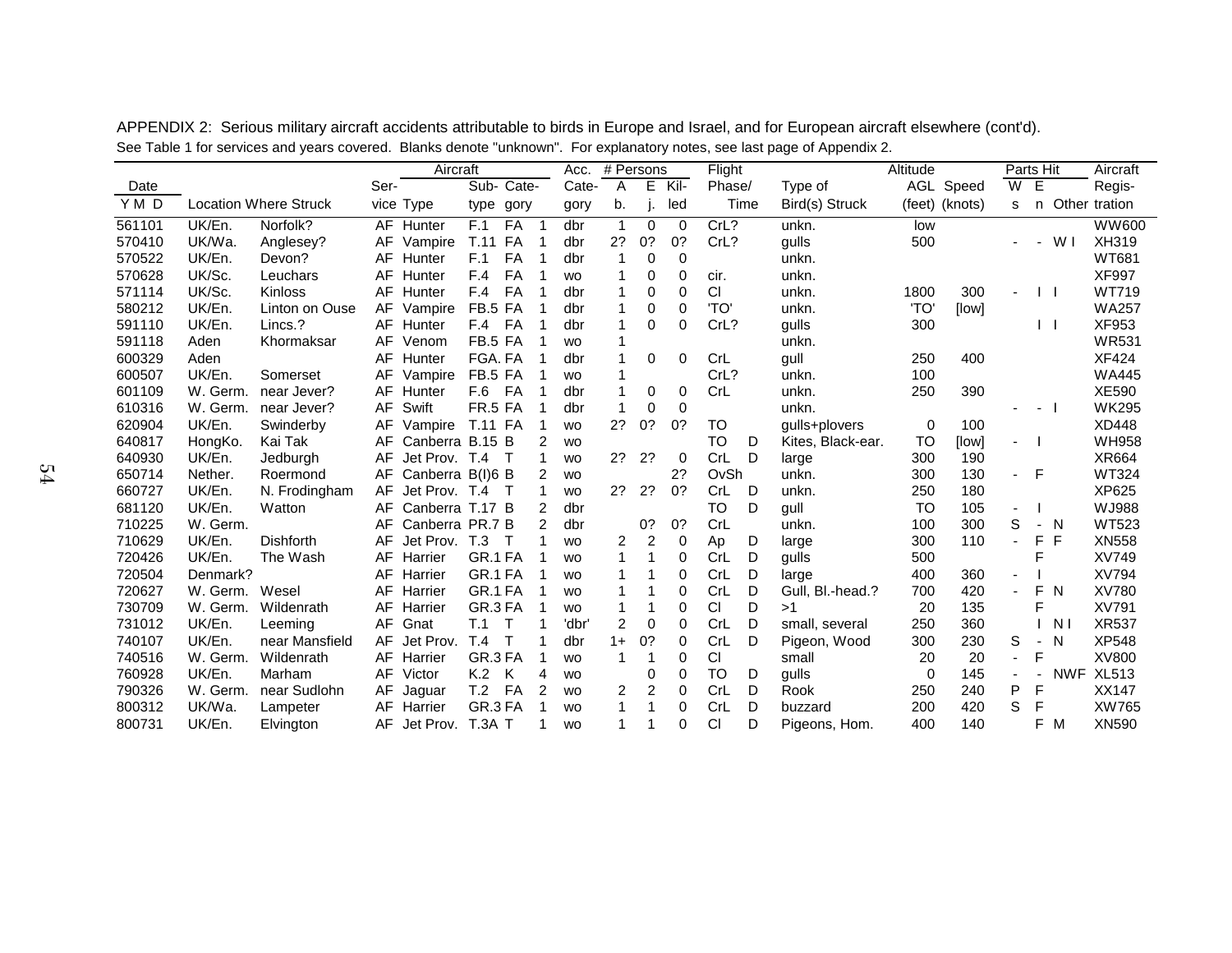|         |           |                              |      | Aircraft             |               |            |                | # Persons<br>Acc. |                         |                         | Flight       |            |      | . .                   | Altitude       |                  | Parts Hit      |                                                                                 |        | Aircraft        |
|---------|-----------|------------------------------|------|----------------------|---------------|------------|----------------|-------------------|-------------------------|-------------------------|--------------|------------|------|-----------------------|----------------|------------------|----------------|---------------------------------------------------------------------------------|--------|-----------------|
| Date    |           |                              | Ser- |                      |               | Sub- Cate- |                | Cate-             | A                       | E                       | Kil-         | Phase/     |      | Type of               |                | <b>AGL Speed</b> | $\overline{W}$ | E                                                                               |        | Regis-          |
| YMD     |           | <b>Location Where Struck</b> |      | vice Type            |               | type gory  |                | gory              | b.                      | j.                      | led          |            | Time | Bird(s) Struck        | (feet) (knots) |                  | s              |                                                                                 |        | n Other tration |
|         |           |                              |      |                      |               |            |                |                   |                         |                         |              |            |      |                       |                |                  |                |                                                                                 |        |                 |
| 801117  | UK/Sc.    | <b>Kinloss</b>               |      | AF Nimrod            | <b>MR.2 P</b> |            | 4              | <b>WO</b>         | 20                      | na                      | 2            | CI         | Τ    | Gulls, BI-h+Com.      | 20             | 138              | S              | F                                                                               |        | NWTF XV256      |
| 810601  | UK/Sc.    | Forfar                       | AF   | Jaguar               | T.2           | FA         | 2              | <b>WO</b>         | $\overline{\mathbf{c}}$ | $\overline{\mathbf{c}}$ | 0            | CrL        | D    | Gull. Bl.-head.       | 300            | 450              | P              | F                                                                               |        | XX828           |
| 810724  | UK/En.    | <b>Bristol Channel</b>       | 'AF' | Jaguar               | T.2           | FA         | 2              | <b>WO</b>         | 2                       | $\overline{2}$          | 1            | CrL        | D    | gull                  | 500            | 450              | P              | F                                                                               |        | XX916           |
| 821020  | UK/En.    | Chivenor                     |      | AF Hawk              | T.1           | $\top$     | 1              | <b>WO</b>         | 1                       | 1                       | 0            | Ap         | N    | unkn.                 | 350            | 130              |                | F                                                                               |        | XX300           |
| 830919  | UK/Sc.    | Lossiemouth                  | AF   | Jaguar               | GR.1 FA       |            | $\overline{2}$ | <b>WO</b>         | 1                       | 1                       | 0            | Ap         | D    | Lapwings              | 100            | [low]            |                | F.                                                                              | U      | XX114           |
| 831121  | UK/En.    | Settle                       | AF   | Jet Prov.            | T.3A T        |            | 1              | <b>WO</b>         | 2                       | $\overline{c}$          | 0            | CrL        | D    | >1                    | low            |                  |                |                                                                                 | F U    | XM453           |
| 840815  | UK/En.    | Cranwell                     | AF   | Jet Prov.            | <b>T.3A T</b> |            |                | dbr               | 2                       | 0                       | 0            | CI         |      | Avoiding Birds        | 25             | low              |                | $\blacksquare$                                                                  | $\sim$ | XN473           |
| 841107  | UK/Wa.    | Mona                         |      | AF Hawk              | T.1           | $\top$     | 1              | <b>WO</b>         | 2                       | $\overline{c}$          | 0            | T&G        | D    | Lapwings              | 100            | 140              |                | F F                                                                             |        | XX180           |
| 841129  | S. Atlan. | Stanley, Falkl               |      | AF Harrier           | GR.3 FA       |            | $\mathbf 1$    | <b>WO</b>         | 1                       | $\mathbf{1}$            | 0            | CrL        | D    | seabird, large        | 250            | 480              | S              | $- N$                                                                           |        | XZ992           |
| 860929  | UK/En.    | near Thirsk                  | AF   | <b>Bulldog</b>       | T.1           | рT         | 1              | <b>WO</b>         | 2                       | na                      | 0            | CI         |      | Avoid Sim. Birds      | $-250$         | [low]            | $\blacksquare$ | $\frac{1}{2} \left( \frac{1}{2} \right) \frac{1}{2} \left( \frac{1}{2} \right)$ |        | XX514           |
| 890914  | UK/En.    | Abingdon                     | AF   | Tornado              | GR.1 FA       |            | 2              | <b>WO</b>         | $\overline{c}$          | $\boldsymbol{2}$        | 0            | CI         | T    | gulls                 | 150            | 170              |                | F                                                                               |        | ZD710           |
| 910925  | UK/En.    | <b>Great Driffield</b>       |      | AF Harrier           | T.4A FA       |            | 1              | <b>WO</b>         | $\overline{2}$          | $\overline{c}$          | 0            | CrL        | D    | Gulls, Bl.-head.      | 250            |                  | P              |                                                                                 | - U    | XZ147           |
| 930628  | UK/En.    | W of Coningsby               |      | AF Harrier           | GR.7 FA       |            | 1              | <b>WO</b>         | 1                       | $\mathbf{1}$            | 0            | CrL        | D    | prob. birdstrike      | low            |                  |                | $\overline{\phantom{a}}$                                                        | W      | ZD430           |
|         |           |                              |      |                      |               |            |                |                   |                         |                         |              |            |      |                       |                |                  |                |                                                                                 |        |                 |
| 580428  | UK/Sc.    | Morayshire?                  |      | Na SeaHawk FB.3 FA   |               |            | -1             | dbr               | 1                       | 0                       | 0            |            |      | unkn.                 |                |                  |                | $\mathbf{1}$                                                                    |        | WM981           |
| 581028  | Nigeria   | <b>ENE of Kano</b>           | Na   | SeaVixen FAW FA      |               |            | 2              | <b>WO</b>         | $\overline{c}$          | $\overline{c}$          | $\mathbf 0$  | CrL        | D    | vulture               | 100            | 450              |                |                                                                                 |        | XJ479           |
| 621115  | UK/Sc.    | Firth of Tay                 |      | Na Scimitar F.1 FA   |               |            | 2              | <b>WO</b>         | 1                       | 1                       | 0            | CrL        |      | gull?                 | 400            | 420              | $\blacksquare$ |                                                                                 |        | XD265           |
| 841201  | UK/Sc.    | Ft. William                  |      | Na SeaHarri. FRS. FA |               |            |                | <b>WO</b>         | 1                       | 1                       | 0            | CrL        | D    | unkn.                 | 500            | 420              | $\blacksquare$ | F                                                                               |        | XZ458           |
| 851129* | UK/En.    | English Channel              |      | Na Hunter            | GA.1 FA       |            |                | dbr               | 1                       | 0                       | 0            | CrL        |      | unkn.                 | 250            | 450              | ÷              | $\blacksquare$                                                                  |        | <b>WV267</b>    |
| 871015  | N.Ireland | off NW Ireland               |      | Na SeaHarri. FRS. FA |               |            | 1              | <b>WO</b>         | 1                       | 1                       | $\Omega$     | CrL        | D    | large                 | 250            | 480              | $\blacksquare$ | F                                                                               |        | ZA190           |
| 860429  | UK/En.    | Catterick                    | Ar   | Gazelle              | AH.1 H        |            | 1              | dbr               | 4                       | na                      | 0            |            | D    | <b>Avoiding Birds</b> | 125            | [low]            |                | $\sim$ $ \sim$                                                                  |        | XZ336           |
| 911114  | N.Ireland | Gortin Gap                   | Ar   | Lynx                 | AH.7 H        |            | 2              | <b>WO</b>         | 11                      | na                      | $\mathbf{1}$ | CrL        | D    | <b>Avoiding Birds</b> | low            | [low]            |                | $\sim$ $ \sim$                                                                  |        | XZ186           |
|         |           |                              |      |                      |               |            |                |                   |                         |                         |              |            |      |                       |                |                  |                |                                                                                 |        |                 |
|         |           | United States (Europe only)  |      |                      |               |            |                |                   |                         |                         |              |            |      |                       |                |                  |                |                                                                                 |        |                 |
| 750305  | UK/En.    | Shapfell                     |      | AF F-111             | Е             | <b>FA</b>  | 2              | <b>WO</b>         | 2                       |                         | 0?           | CrL        |      | gulls                 | 1000           |                  | ?              |                                                                                 | ? M    | 68-0081         |
| 751105  | UK/En.    | <b>Boston</b>                |      | AF F-111             | E             | FA         | $\overline{2}$ | <b>WO</b>         | $\overline{c}$          | $\overline{c}$          | $\mathbf 0$  | CrL        | D    | duck                  | 400            | 480              | S              | $\overline{\phantom{a}}$                                                        |        | 68-0060         |
| 801113  | Spain     | Bardenas Ran.                |      | $AF$ $F-4$           | E             | FA         | $\overline{2}$ | <b>WO</b>         | 2                       | $1+$                    | 1            | CrH        | D    | hawk                  | 3500           | 450              | P              | $\sim$                                                                          |        | 68-0475?        |
| 840809  | UK/Sc.    | Tain Ran.                    |      | AF F-111             | Е             | <b>FA</b>  | 2              | <b>WO</b>         | 2                       | $\overline{2}$          | 0            | CrL        | D    | Gull, Herring         | 200            | 530              | $\blacksquare$ | $\mathsf{I}$ N                                                                  |        | 68-0019         |
| 861008  | Spain     | Bardenas Ran.                |      | AF F-16              | Α             | <b>FA</b>  | $\mathbf 1$    | <b>WO</b>         | $\mathbf{1}$            | 1                       | 0            | <b>CrL</b> | D    | Vulture, Griffon      | low            | hi               | $\overline{a}$ | F <sub>1</sub>                                                                  |        | 82-0998?        |
| 870520  | Spain     | Bardenas-Reales AF F-4       |      |                      | E             | FA         | 2              | <b>WO</b>         | $\overline{c}$          | 0                       | 2            | CrH        | D    | Vulture, Griffon      | 2000           |                  | P              | $\blacksquare$                                                                  |        | 72-0160?        |
|         |           |                              |      |                      |               |            |                |                   |                         |                         |              |            |      |                       |                |                  |                |                                                                                 |        |                 |
| 840908* | W. Germ.  | Wiesbaden                    |      | Ar RV-1              | D             | O          | 2              | <b>WO</b>         | 2                       | 2                       | 0            | C1         |      | >1                    | [low]          | [low]            |                |                                                                                 | F U    | 64-14238?       |

APPENDIX 2: Serious military aircraft accidents attributable to birds in Europe and Israel, and for European aircraft elsewhere (cont'd). See Table 1 for services and years covered. Blanks denote "unknown". For explanatory notes, see last page of Appendix 2.